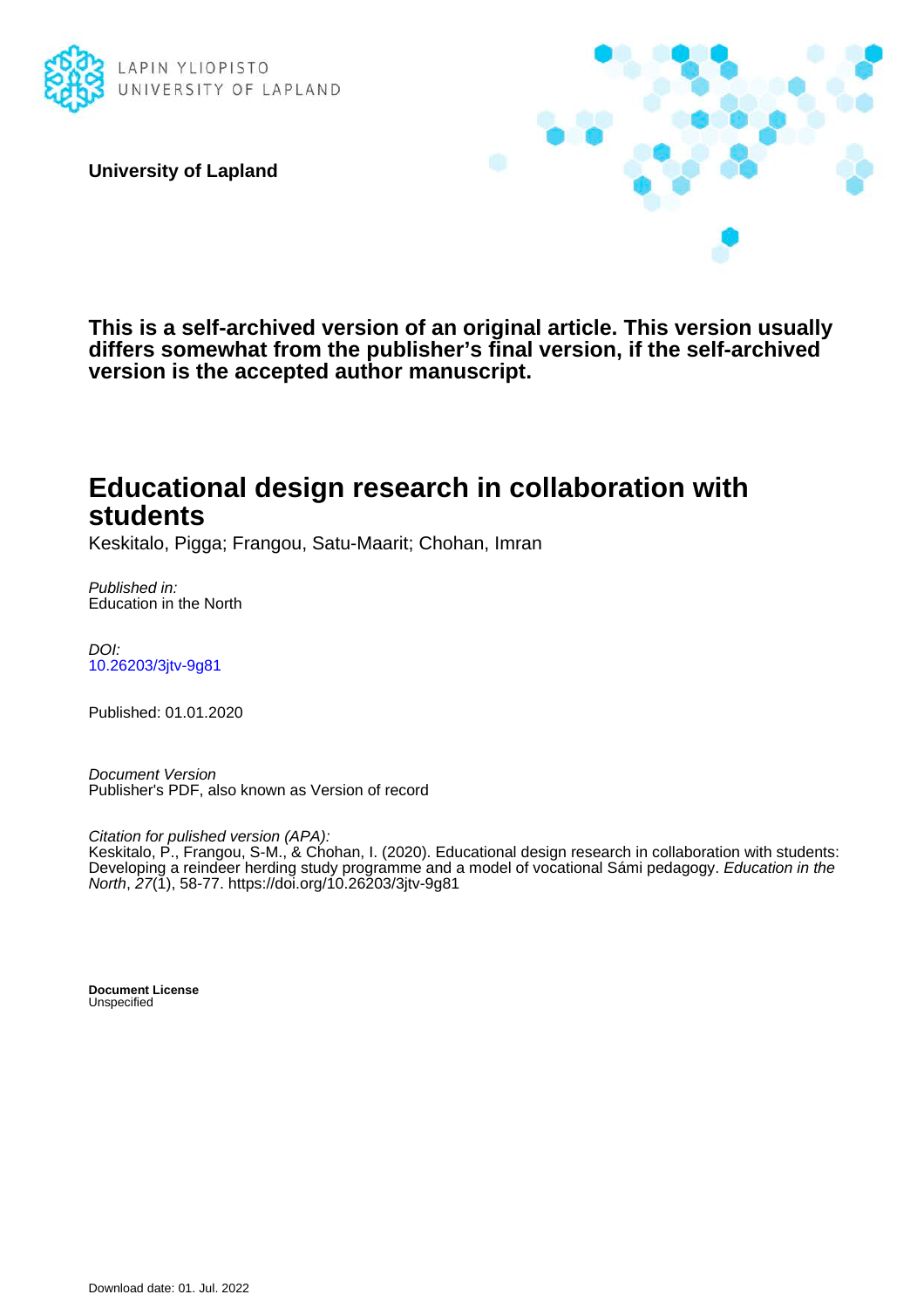# Education in the North

# ARTICLE

**Educational design research in collaboration with students: using digital tools to learn about reindeer herding within a vocational Sámi pedagogical context**

*Education in the North* **27**(1) (2020) <http://www.abdn.ac.uk/eitn> 1

**UNIVERSITY** OF ABERDEEN

Pigga Keskitalo, [pigga.keskitalo@ulapland.fi](mailto:pigga.keskitalo@ulapland.fi) University of Lapland, Finland

Satu-Maarit Frangou, [satu-maarit.frangou@ulapland.fi](mailto:satu-maarit.frangou@ulapland.fi) University of Lapland, Finland

Imran Chohan, [ichohan@ulapland.fi](mailto:ichohan@ulapland.fi) University of Lapland, Finland

**To cite this article**: Keskitalo. P., Frangou, S. M., and Chohan, I., (2020). Educational design research in collaboration with students: using digital tools to learn about reindeer herding within a vocational Sámi pedagogical context*. Education in the North*, **27**(1) pp. 58-77. <https://doi.org/10.26203/3jtv-9g81>

www.abdn.ac.uk/eitn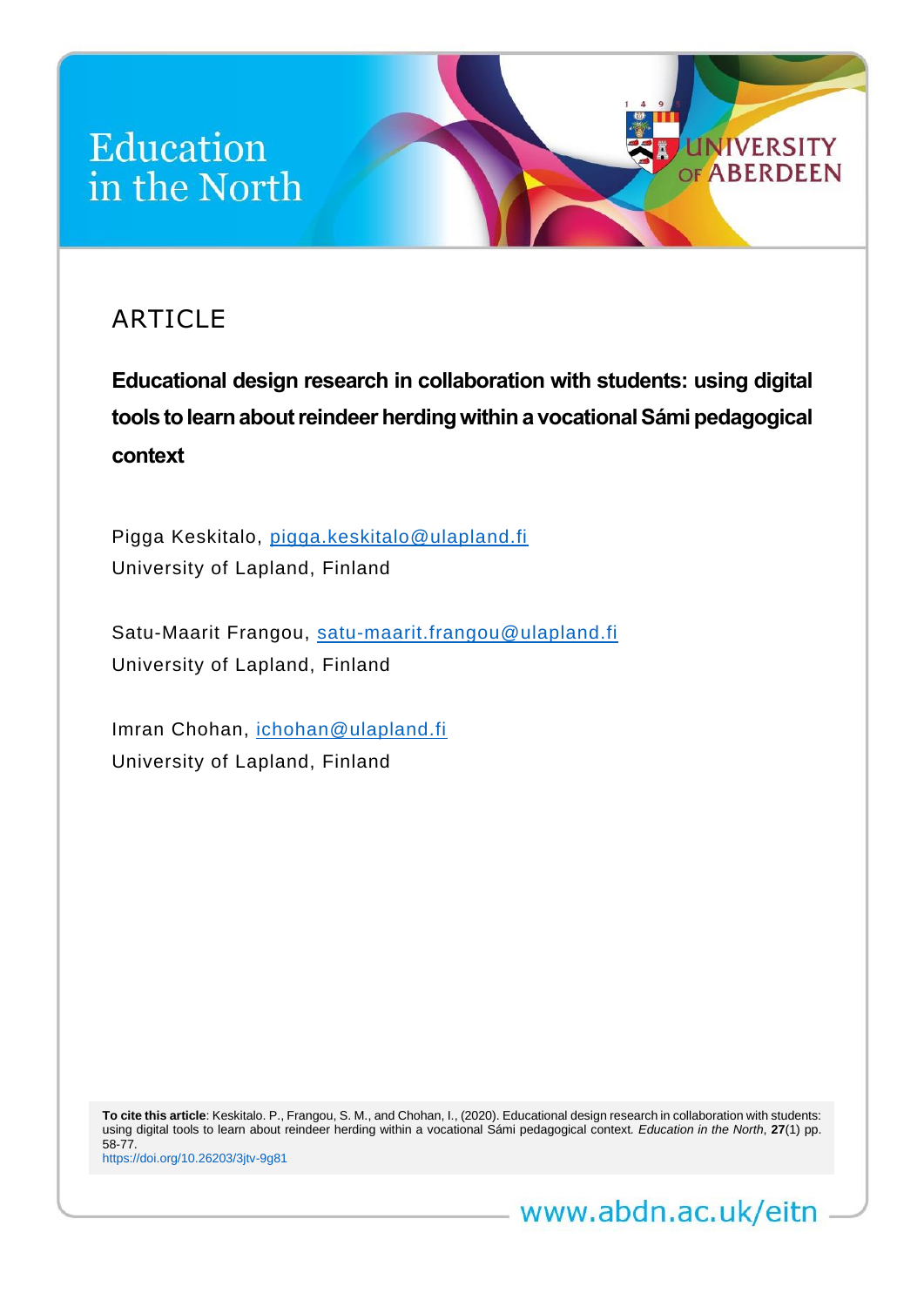# **Educational design research in collaboration with students: using digital tools to learn about reindeer herding within a vocational Sámi pedagogical context**

Pigga Keskitalo, [pigga.keskitalo@ulapland.fi](mailto:pigga.keskitalo@ulapland.fi) University of Lapland, Finland Satu-Maarit Frangou, [satu-maarit.frangou@ulapland.fi](mailto:satu-maarit.frangou@ulapland.fi) University of Lapland, Finland Imran Chohan, [ichohan@ulapland.fi](mailto:ichohan@ulapland.fi) University of Lapland, Finland

### **Abstract**

This article aims to develop and update a reindeer herding study programme in a vocational school in Lapland, Finland in cooperation with the teachers and students. The possibilities for developing motivating learning environments are investigated in the context of reindeer herding, with the ultimate objective being to enhance student interest in their studies and working life through the use of digital technologies. Educational design research is optimal because it is founded upon the needs and challenges of education providers, and solutions can be developed through cyclical processes involving reindeer herding study programme students. Data were collected through focus group interviews. During the development process, particular attention was given to indigenous Sámi pedagogy to consider the students' sociocultural backgrounds and the ecocultural learning environment. The Triple E framework (Kolb, 2017) is applied to analyse the results in terms of how technology (a) motivates students to actively *engage* in learning, (b) *enhances* and builds upon their learning and (c) *extends* and bridges learning to students' everyday lives and working lives. Based on the results, we created a model of vocational Sámi pedagogy that highlights a working-life connection, sustainable ecocultural context, motivation and meaningful digital solutions.

Keywords: reindeer herding studies, educational design research, Sámi pedagogy, Triple E framework, model of vocational Sámi pedagogy, digital tools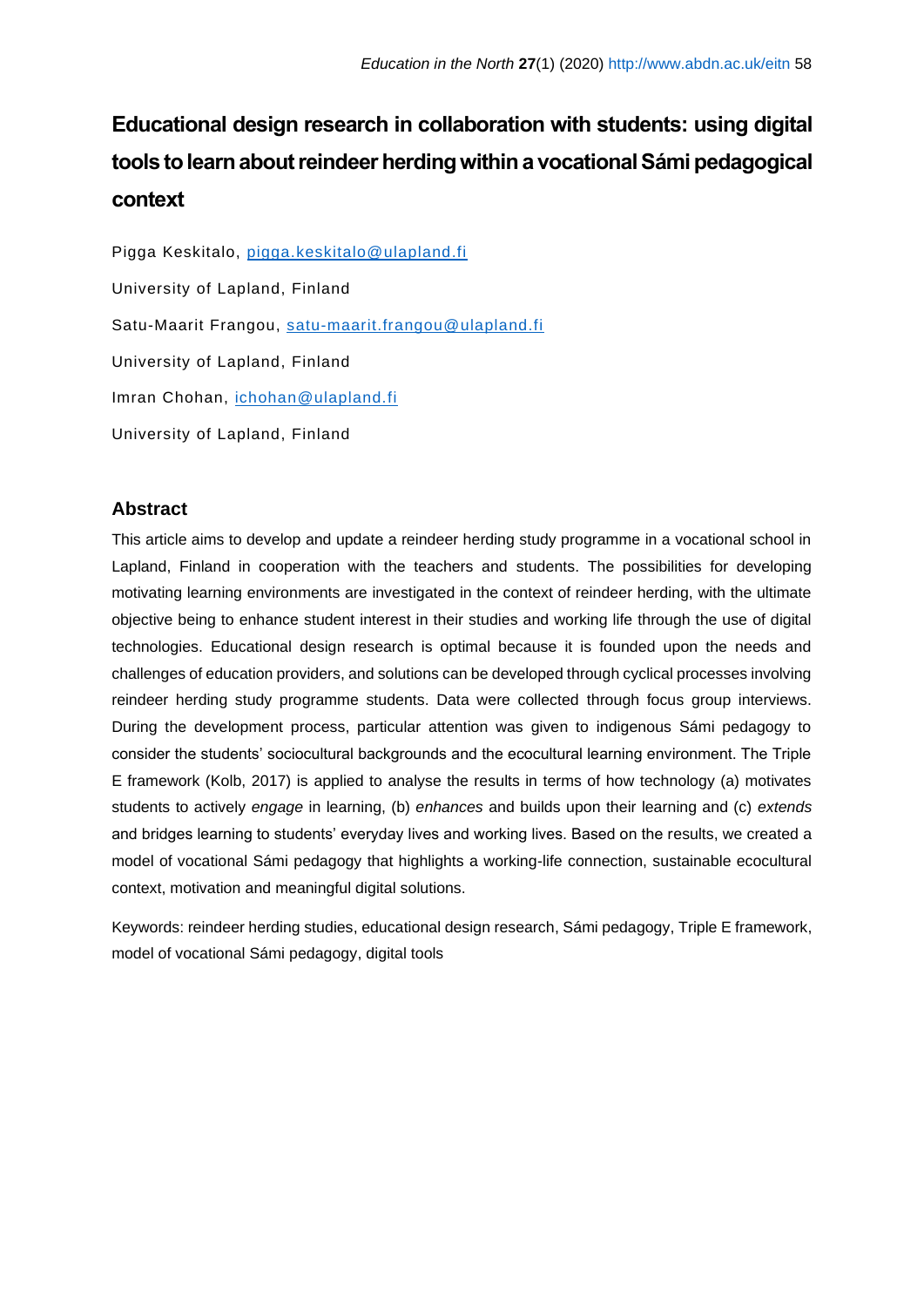#### **Introduction**

The current article is based on the results of a cooperative educational development project – *Arctic Pedagogy II, the Sámi Education Digital Network* – involving the University of Lapland and a Sámi vocational school. Arctic pedagogy has been developed to answer education demands faced with the barriers of long distances, changing ecocultural contexts and diversity. The project was conducted within a vocational education and training (VET) reindeer herding study programme *(Porotalouden osaamisala, poronhoitaja)*. VET provides students with the necessary qualifications and vocational knowledge to pursue their chosen occupation (Hiim, 2017). The study programme focused on in the current article provides students with basic vocational education on nature and the environment (180 ECTs) and the necessary qualifications to pursue a career as a reindeer herder. Reindeer herding classes at the studied Sámi vocational school take place in Toivoniemi, Kaamanen in the northern Inari municipality within Lapland, Finland.

Because of legislative reforms concerning vocational education, the Sámi vocational school expressed a need to develop and renew their reindeer herding study programme with digital technologies and to develop a learning culture. Hence, we set out to design vocational Sámi pedagogy that prepares students for contemporary working life and provides them with the appropriate technical knowledge. Digital material and resources provide a way to minimise challenges such as long distances between students' homes, their reindeer and school. However, a culturally relative approach is still required because of the students' cultural backgrounds and the geographical location (cf. Keskitalo, 2010; Linkola, 2014). There are different kinds of students participating from different backgrounds, levels of education and age groups. Both sexes take part in the school's VET. There are also many kinds of language backgrounds: Sámi as the mother tongue or Finnish. Students are normally either Sámi or Finns. According to Linkola (2014), who conducted research in a Sámi vocational school in Norway, for the diverse students to be able to emotionally connect to the group and school, organisers need to make visible these differences.

The current article addresses the challenges and experiences of students in the reindeer herding study programme in an effort to help the programme instruction be developed in the appropriate direction. An investigation of the current situation and the issues that need to be developed in the programme are presented. We chose to use the Triple E framework (Kolb, 2017) because it provides a sound basis for developing the study programme through reflection. We ask the following questions:

1. What kind of perspectives do the students have towards their studies?

2. How do students experience the use of digital technologies in their studies?

3. How can vocational Sámi pedagogy be implemented in the reindeer herding study programme in the context of digitalisation?

The current research pays particular attention to study design because the investigated study programme is based on learning through practical work and occasional on-campus learning. Students and teachers both need to know how to work in a situation in which digitalisation will remarkably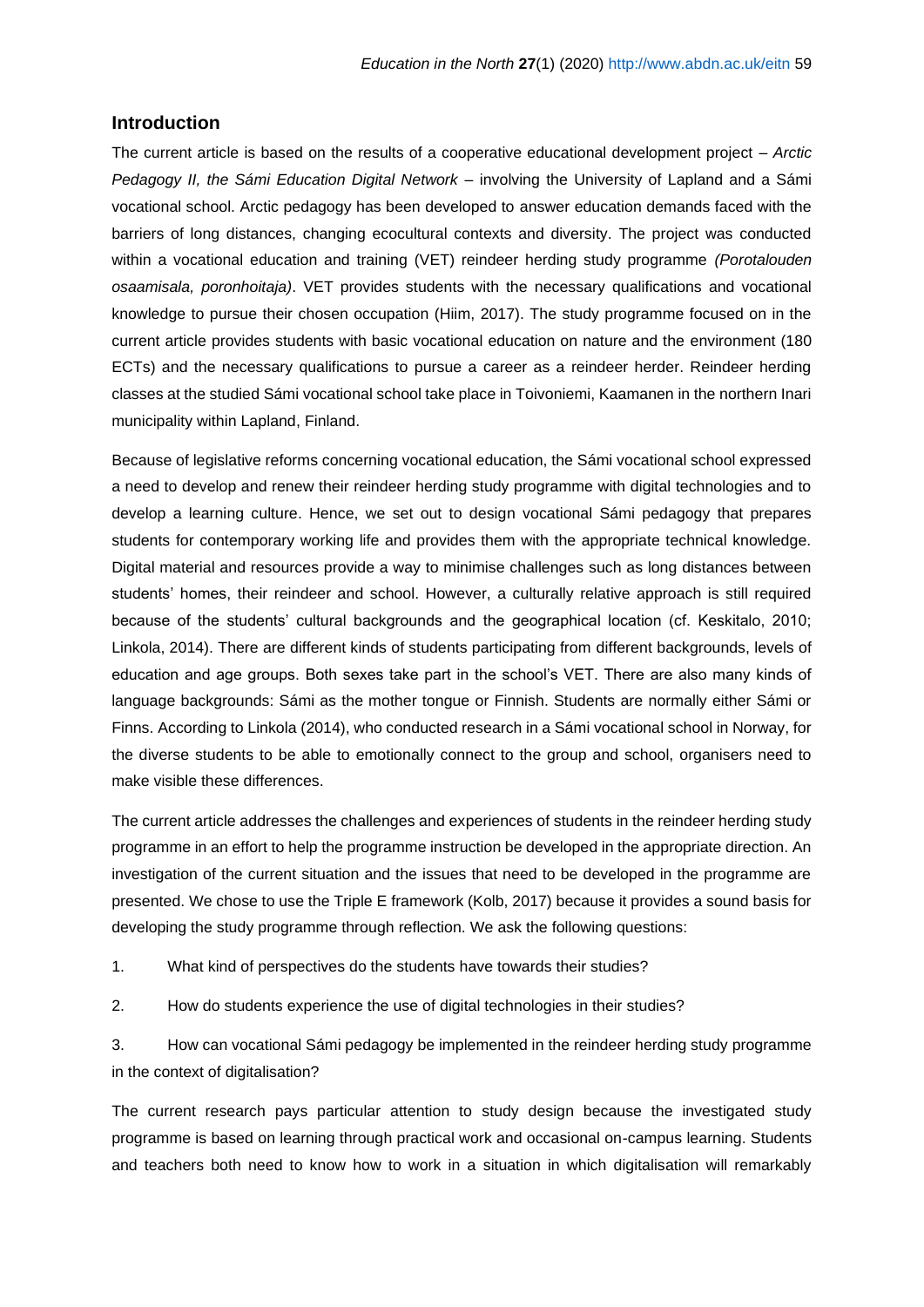enhance learning (Atiku, 2018). Additionally, the students are studying in a field with changeable contexts, making learning challenging. In this respect, the current article narrates students' work and makes their experiences visible through a developed, research-based model.

### **Reindeer herding studies, Sámi education and digital technologies**

The nature and environment reindeer herding study programme is described on the school's webpage<sup>1</sup> as physically demanding and involving challenging Arctic conditions; the programme is directed towards students who grew up in a reindeer herding environment and are interested in multidisciplinary outdoor work. Thus, collaboration with other reindeer herders in the students' home district is a natural part of the programme and profession. The reindeer herding programme involves various kinds of practical fieldwork and exercises to develop the required skills and key competencies. Students are provided information about nature, tools, materials, legislation, licensing, financing and compensation schemes, as well as Sámi language and mathematics lessons. Classes take place in nature, at the workplace and at school in Toivoniemi buildings and the surroundings. The facilities, 30 km outside Inari village and where the main building is located, have all the equipment and surrounding nature needed for reindeer herding vocational studies. Additionally, students practice in their own reindeer herding districts or somewhere else in case a student's family does not own reindeer. Teaching and workplace learning are organised to allow students to participate in seasonal reindeer herding tasks during each academic year; these tasks teach the students to be determined and systematic in their work, providing students with mastery over the reindeer husbandry cycle, as well as basic skills in related industries, such as fishing, hunting and forestry. Once finished with their studies, students can continue their family's reindeer herding business or become an independent entrepreneur.

Sámi education in Finland, Sweden, Norway and Russia is connected to multiple complex sociocultural and educational factors. Historically, it has been influenced by the church's goal of 'civilising' the area (from about 1600–1950) and by nationalistic ideologies (from the mid-1800s until the end of the 1970s; Keskitalo, Lehtola, and Paksuniemi, 2014). For example, in Russia, education in the Sámi language was forbidden from 1941 until 1980, and during the 1940s, 18 Sámi teachers were exiled to Siberia (Kotljarchuk, 2019). Norway implemented a Norwegianisation policy regarding the Sámi and Kven people with the aim of banning their languages and cultural identities. In Sweden, a policy of segregation was implemented, causing nomad Sámis to study at hut schools, while other children studied at communal schools. In Finland, the goal was assimilation, and Finnishness and Finnish language education were emphasised. No attention was paid to minorities or their issues (Kortekangas *et al*., 2019.) Historically, the Sámi have lived through a wide area of Scandinavia and the Russian Peninsula. Nowadays, the core areas in which Sámi live are the municipalities of Utsjoki, Sodankylä, Enontekiö and Inari in Finland, as described in the Act on the Sámi Parliament<sup>2</sup>. Historical, societal and linguistic factors, as well as increasing globalisation and digitalisation, have led to challenges related to the education of this population. The Sámi vocational school in Inari is a natural continuum to make and

<sup>1</sup> https://www.studentum.fi/koulutukset/saamelaisalueen-koulutuskeskus/luonto-ja-ymparistoalanperustutkinto-poronhoitaja-107765

<sup>2</sup> Act on the Sámi Parliament. https://www.finlex.fi/fi/laki/kaannokset/1995/en19950974.pdf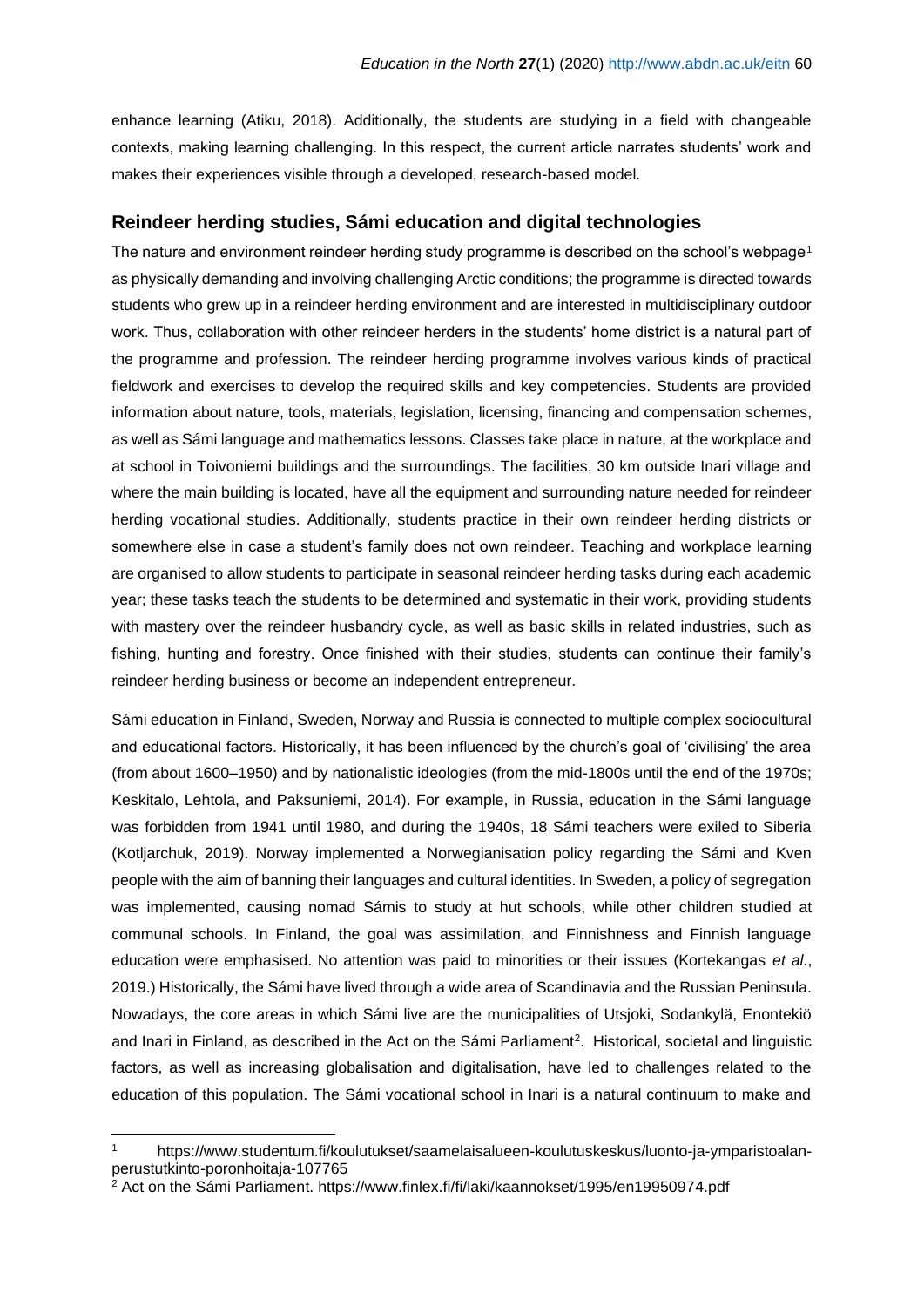organise study programmes that empower local indigenous society in many ways (cf. Aikio-Puoskari, 2009). Improving indigenous people's digital education situation has multiple benefits. Many minority languages struggle with low resources. For example, through and with digital tools and learning materials, the situation of threatened indigenous languages can be improved (e.g., Keskitalo, Frangou, and Chohan, 2019).

Sámi education is an umbrella pedagogical (and practical, scientific and philosophical) framework that arose in the last 30 years. Sámi education is considered an indigenous educational science, meaning that it specifically focuses on teaching indigenous knowledge, models, methods and content within formal or nonformal educational systems (Keskitalo, Määttä, and Uusiautti 2013; see also May and Aikman, 2003). Sámi education is based on traditional Sámi childrearing practices and philosophy and a multifaceted modern pedagogy that meets the educational demands of its learners (e.g., Balto, 1997, 2005, 2008). Nowadays, Sámi education is secured by national laws, including the Constitution of Finland, Early Childhood Education Act, Basic Education Act and the Act on General Upper Secondary Education and Vocational Education in Finland<sup>3</sup>. The Act of Vocational Education has specifically mentioned the Sámi language: education organisation's languages can be either Finnish, Swedish or Sámi (Laki ammatillisesta koulutuksesta 531/2017). Other acts, such as the Sámi Language Act, ensure the use and position of the Sámi language. In addition, international frameworks, such as the United Nations Declaration on the Rights of Indigenous Peoples, provide recommendations for indigenous education.<sup>4</sup> However, Sámi education still faces many challenges, including a lack of competent teachers and learning materials (Keskitalo *et al*., 2013; Rahko-Ravantti, 2016).

Students prepare for their vocational life in the Information and Communications Technology (ICT) era, while at the same time sustainable development should be achieved (Picatoste, Pérez-Ortiz, and Ruesga-Benito, 2018). Previous research has proved that introducing informal ICTs into formal education can be particularly beneficial and support learning not only in the use of those digital tools but also in the content (Chuang, 2017; Hsiao, Shu, and Huang, 2017; Milošević, Živković, Arsić, and Manasijević, 2015). ICT literacy – the ability to use digital tools to communicate, access, create and manage information – can provide a vehicle for the students to enhance their employability and fit labour market exigencies (ETS, 2002; Frangou, 2020; Picatoste *et al*., 2018), as well as improve their ability to function as active members of society (European Commission, 2008; Fraillon, Ainley, Schultz, Friedman, and Gebhardt, 2014). However, for one to develop ICT literacy, one needs to be motivated to use digital tools and consider them meaningful (Nauman and Sälter, 2017; Senkbeil, 2018; Zylka, Christoph, Kröhne, Hartig, and Goldhammer, 2015).

The European Centre for the Development of Vocational Training (CEDEFOP) assessed that 46% of enterprises in the EU consider job-specific technical and practical skills as the most important competencies in working life. Second was teamwork and social skills, which were prioritised by 41% of the enterprises (CEDEFOP, 2019). Hence, vocational education should be designed to provide student competencies for future careers. However, educational technologies have their limitations and

<sup>3</sup> Act on Vocational Education https://www.finlex.fi/fi/laki/ajantasa/2017/20170531

<sup>4</sup> http://julkaisut.valtioneuvosto.fi/bitstream/handle/10024/79095/UM\_0516\_YKn\_julistus\_Netti.pdf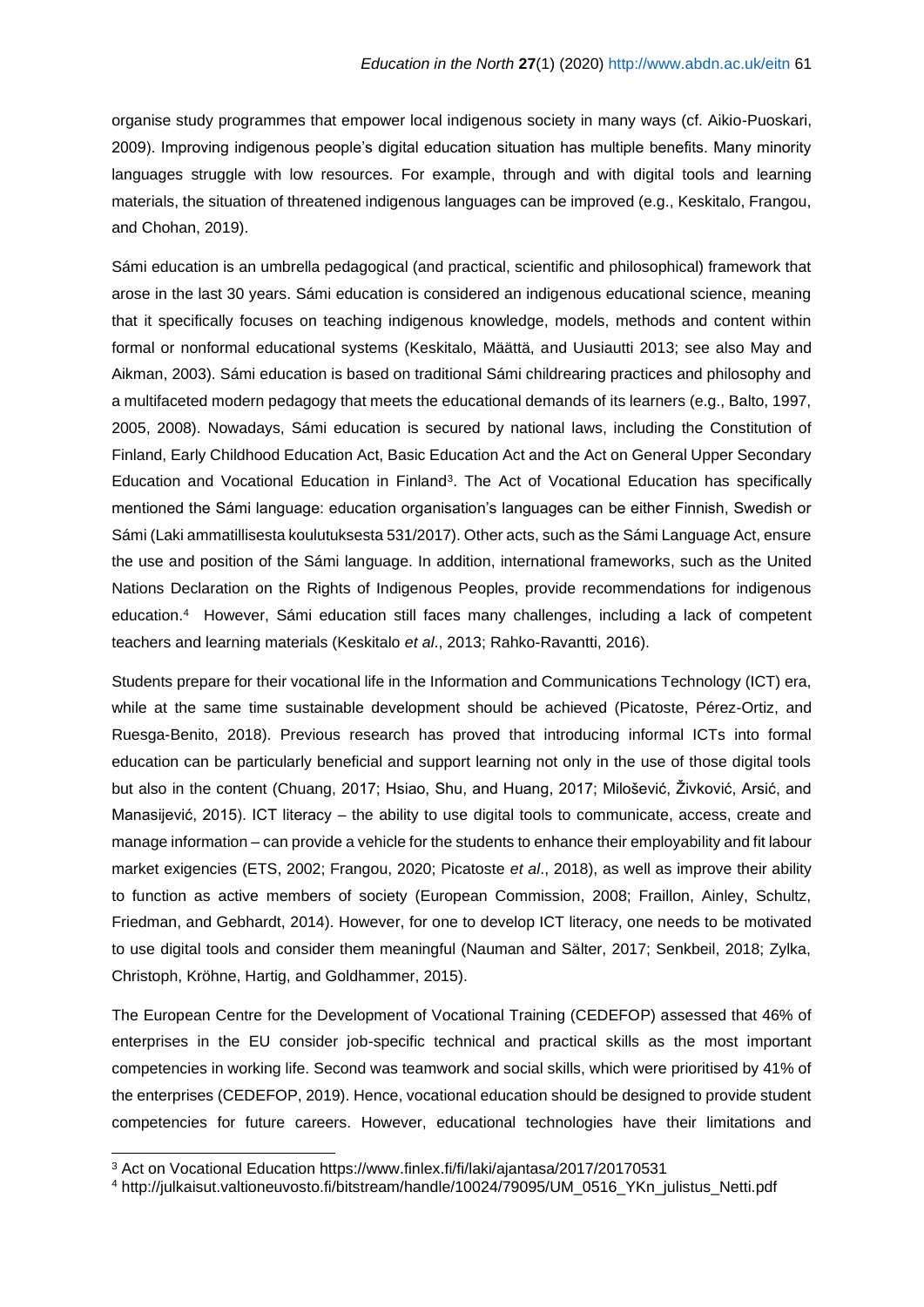challenges, even if they provide students with freedom of access and are cost-effective (Chang and Wang 2013). Instructional staff need to be constantly updated in their ICT skills and motivational techniques to improve the students' interest. Furthermore, the instructional staff need constantly updated tools and digital and nondigital teaching and learning materials to offer the best possible instruction (Shamim, Aktaruzzaman, and Clement, 2011). Technological innovation can radically change instruction, but foundational change is required for technological innovation to be utilised in a meaningful manner (Chang and Wang, 2013).

#### **Triple E framework as a theoretical background**

For the current study, we sought to find a theoretical framework that can function as a tool to reflect, investigate, analyse and explain vocational education instructional tool choices. Our theoretical framework is based on the Triple E framework (Kolb, 2017), which is applied to reflect on the results in terms of how technology (a) motivates students to actively *engage* in learning, (b) *enhances* and builds upon their learning and (c) *extends* learning to students' everyday and working lives. The objective of the framework is to guide education professionals to make meaningful instructional choices by reflecting on these three perspectives, hence evaluating how to select the proper digital tool for a specific learning goal. Furthermore, the Triple E framework (Kolb, 2017) seeks to motivate learning through justified and purposeful technological tools to provide better learning experiences and outcomes. The objectives of the Triple E framework fits the current study particularly well because the reindeer herding study programme involves a lot of practice outdoors in harsh weather conditions. In these circumstances, meaningful and well-thought-out choices of digital tools are particularly important and can lead to a positive impact on learning outcomes.

The Triple E framework has three different dimensions. First, engaged learning with and through digital technologies should motivate students to focus on the content of learning, not only the digital tool. Furthermore, it should promote active social learning and collaboration because dialogical collaborative knowledge construction deepens learning (Hirsh-Pasek *et al*., 2015, Ruhalahti, 2019). Second, the choice of digital tools for teaching and learning should be reflected on to determine whether their use enhances and builds upon learning or simply replaces an old method. In an optimal scenario, digital tools create opportunities for students to develop a multidimensional understanding of a topic (Hirsh-Pasek *et al*., 2015) and demonstrate their understanding in new, diverse ways. Third, educators should try to extend learning with and through digital technologies to the real world and the competencies that are needed there. In other words, applications taught in class should be used outside of class as well. Alternatively, they could serve as a bridge to reality or improve students' ability to use technology in their everyday lives, which has been proven to promote learning (Martín-Gutiérrez, Mora, Añorbe-Díaz, and González-Marrero, 2017).

For engaged learning, the aspect of motivation should be considered. In human behaviour, motivation acts as a driving force that guides, controls and gives dedication when achieving one's goals (Tohidi and Jabbari, 2012). Hence, motivation achieves change in performance and passes through challenges. Motivation is not tangible because motivation consists of 'private, unobservable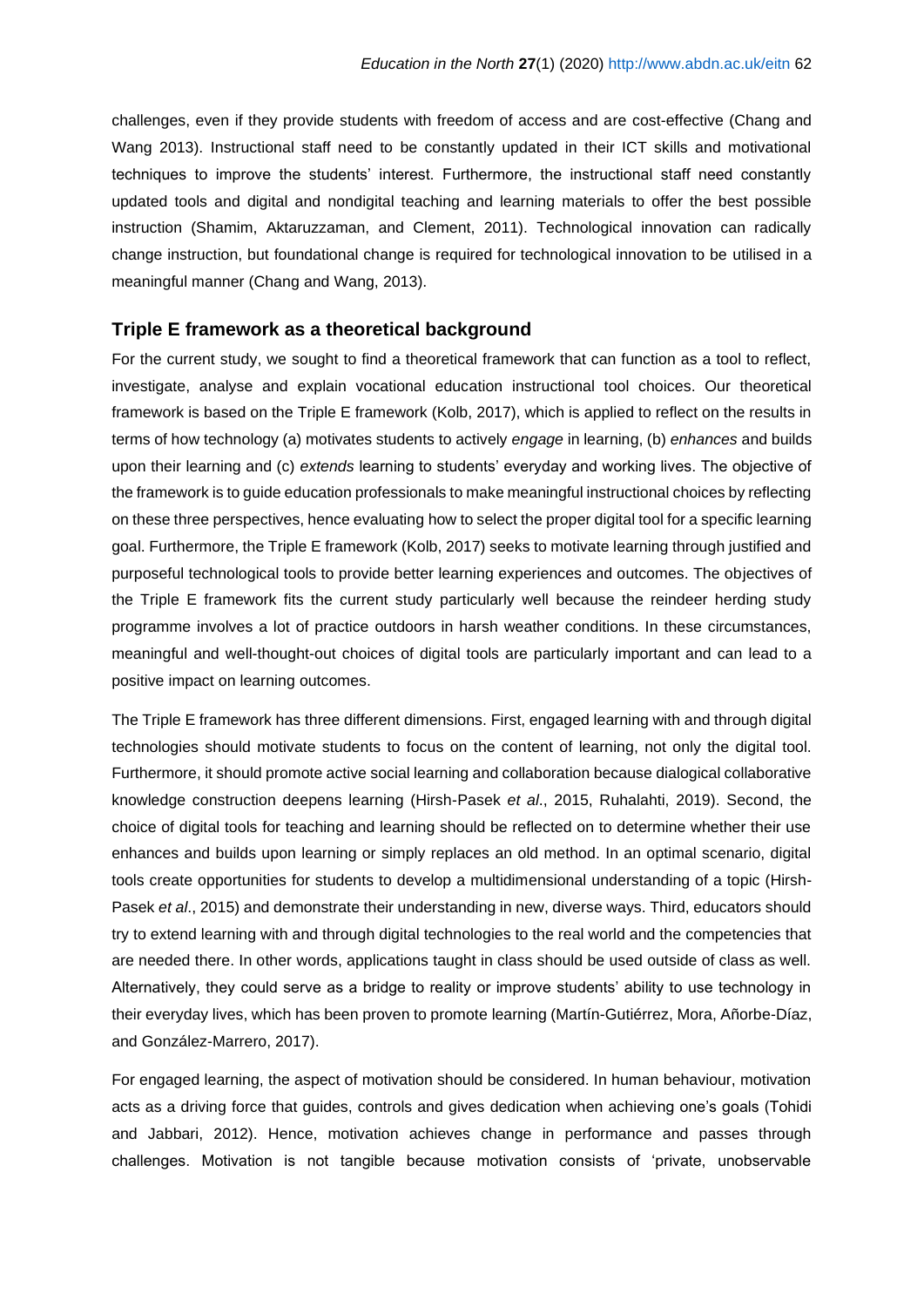psychological, neural, and biological' factors (Reeves, 2012, pp. 151) but is defined as the inclination, energy, emotion and drive relevant to learning, working effectively and achieving results (Martin, Ginns, and Papworth, 2017). When it comes to students' benefits and needs, motivation can help them learn and do things in the most diverse ways. Motivation also guides students towards their desired goals, encouraging them to work with dedication (Tohidi and Jabbari, 2012). A student-centred learning environment enhances student motivation, giving learners the opportunity to work in challenging zones of engagement. Research has indicated the importance of considering motivational dimensions and self-regulated learning effects of learning activities and environments (McLoughlin and Luca, 2004). Furthermore, research has shown that learning motivation is increased by digital learning methods, leading to a significant positive influence on learning outcomes (Lin, Chen, and Liu, 2017).

One factor that can influence learning motivation and activity is the quality of teamwork and collaboration in the learning environment, which are important skills in working life (CEDEFOP, 2019). Introducing informal ICTs into formal education can provide support for communication over long distances, for joint projects and for problem solving between classmates and teachers, supporting learning not only in the use of those digital tools (Milošević *et al*., 2015). In reindeer herding practice and education, collaboration and teamwork are essential, however, training effective collaboration is rare in professional and graduate programmes (Cheruvelil *et al*., 2014). Without collaboration, it is difficult to communicate, give or receive feedback. Effective collaboration is a team effort that requires considering goals and processes, the ability to handle rudimentary changes among team members and trust (Benda *et al*., 2002; Cheruvelil *et al*., 2014; Eigenbrode *et al*., 2007).

#### **Methods**

In the current study, the educational design research (EDR) approach was selected as the optimal methodology because it is based on the actual needs and challenges of education (McKenney and Reeves, 2012, 2018), and in this case, the needs of Sámi vocational school to develop the reindeer herding study programme with digital technologies. The EDR framework draws from design-based research (DBR) while targeting specifically educational settings (Barab and Squire, 2004; Design-Based Research Collective, 2003). The EDR framework seeks to develop and refine solutions for realworld school challenges (McKenney and Reeves, 2012, 2018; Reeves, Herrington, and Oliver, 2005). Through the iterative phases of design research, an understanding of the challenges in the educational environment can be established by exploring and analysing the situation. After this, a solution can be designed and tested in an actual setting and then evaluated and reflected upon (McKenney and Reeves, 2012, 2018) in a cyclical process involving the students in question (in this case, reindeer herding students). The current article reports on the first phase of an EDR process that involved mapping and analysing the situation and challenges in the reindeer herding study programme.

Data were collected through focus group interviews with reindeer herding students ( $N = 15$ ). The reindeer herding students came from different kinds of reindeer herding backgrounds or districts in the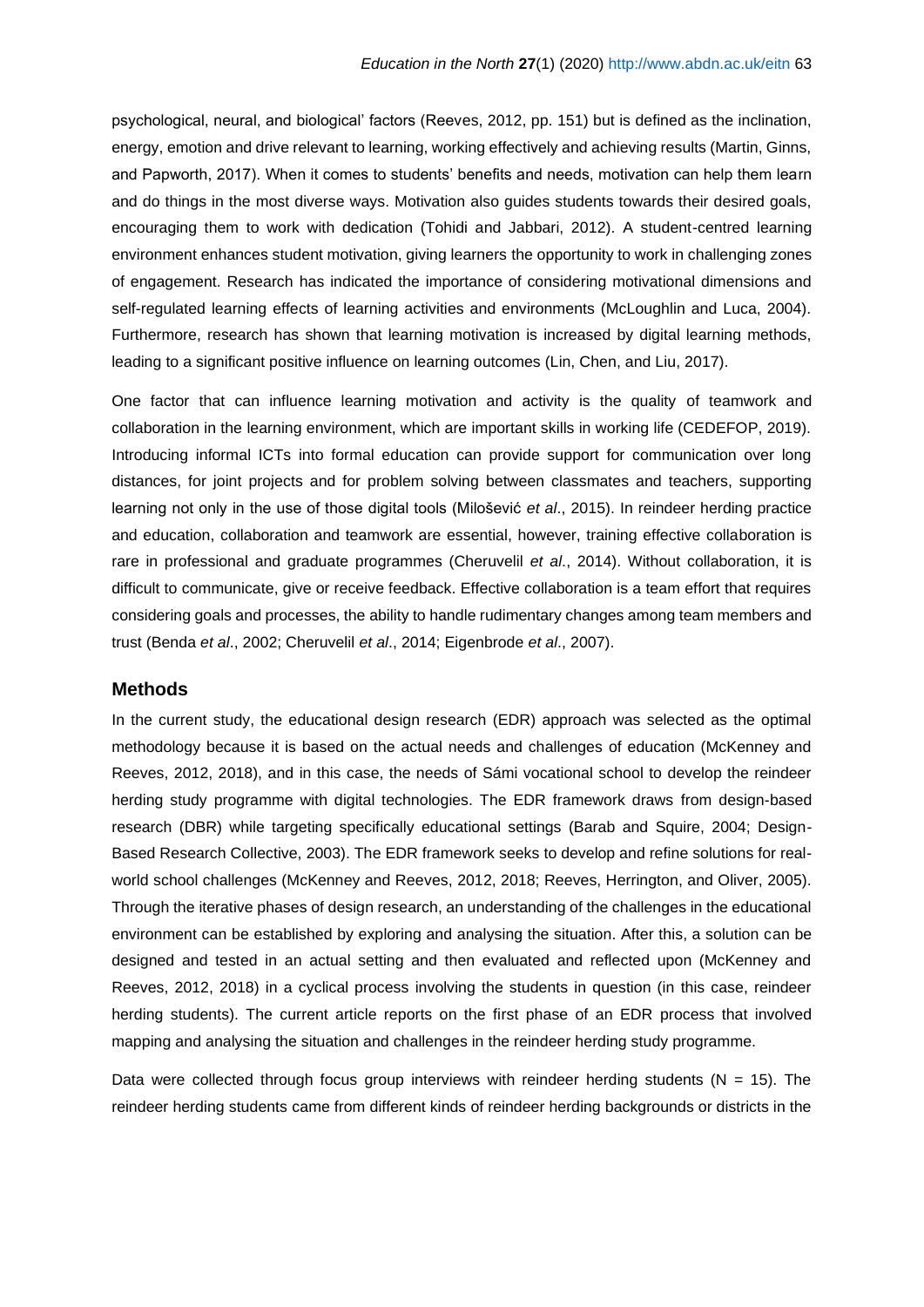Lapland province or parts of the Northern Ostrobothnia and Kainuu provinces.<sup>5</sup> Most students lived in the Sámi homeland. All of the interviewees were from reindeer herding backgrounds, aged 16 or older and studying for a vocational qualification.

In the three focus group interviews, students discussed their experiences in the study programme, which allowed them to learn both on campus through contact teaching and in a real workplace through practical work.

#### **Focus group interviews**

A focus group is a group discussion intended to gather information of the views of the participants. Focus group interviews are conducted in an open and judgement-free environment in which participants are encouraged to share their views. Group interviews aim to obtain specific responses to structured questions, while focus group interviews are less structured and allow for more spontaneity in discussions and interactions (Gray, 2014; Krueger and Casey, 2000). Researchers must be ready to handle any issues that arise during a focus group interview, and thus, it is best to involve an experienced moderator. Open questions need to be prepared although the researchers or moderators should be open to adding more questions based on the situation and where the discussion goes.

When conducting the focus group interview, we first considered the sample. Importantly, focus group interviews can be conducted in any setting and can focus on any issue as long as the sample size is sufficient and all the stakeholders are represented. In addition, researchers can ask more questions, clarify points and record gestures. If used in an early phase of the research, focus group interviews can help researchers understand unclear or unknown issues, explore hypotheses, identify issues and develop a clear research path. The reactions, feelings and experiences of the participants can be explored more easily compared with using other forms of research, such as observations, interviews or surveys. Furthermore, focus group interviews are beneficial for the participants; listening to the other participants may reveal that they share similar experiences, and together, the participants can build upon each other's ideas and experiences (Gray, 2014).

Focus group interviews have a few limitations. One obvious limitation is that the researcher has very limited control over the results and outcomes; because focus group interviews lead participants to talk about their experiences and reactions to the questions, it is difficult to control the discussion. In addition, researchers cannot force anyone to participate more when a few participants dominate the discussion. Furthermore, a usual interview should take a set amount of time, but time management can be tricky. If stopped in the middle, a discussion can lead to no conclusions. Also, it is difficult to bring a group together for a number of reasons, including participants' travel plans or work schedules and time constraints. Finally, there are limitations when the analysis starts; because a focus group is a discussion and experience, it is very challenging to interpret, and a researcher or moderator might give verbal suggestions or say something that influences the course of a conversation (Gray, 2014).

<sup>5</sup> See details about the area and exceptions at the following link: https://www.finlex.fi/fi/laki/ajantasa/1990/19900848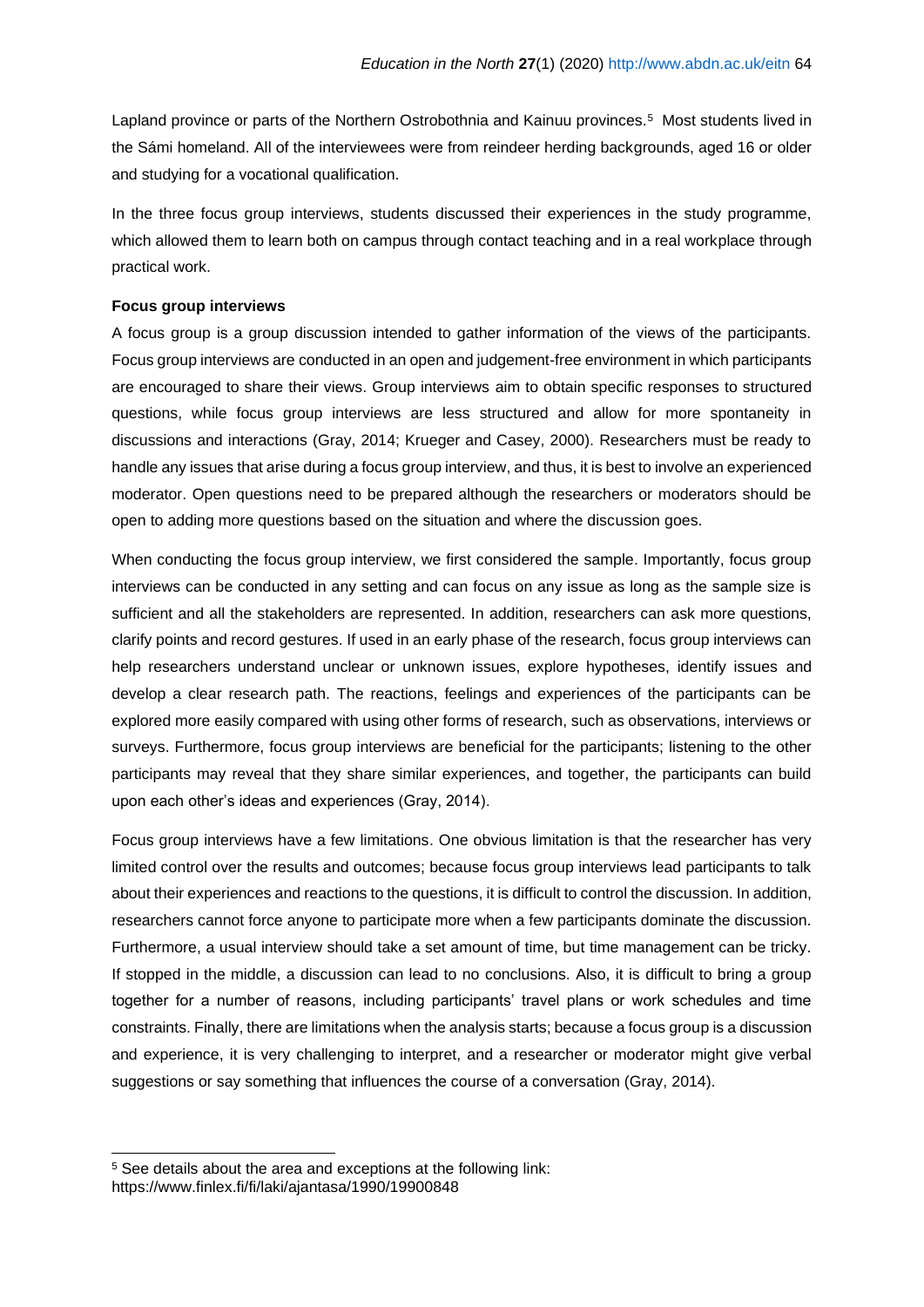#### **Ethical considerations**

According to Porsanger (2004), indigenous peoples' interests, knowledge and experiences must be at the centre of research methodologies and construction of knowledge. We were motivated by our cooperative task in collaboration with the vocational school in developing Sámi education. At the same time, we were challenged by the complex task of combining and balancing research paradigms and ethics (see Smith, 1999), which caused challenges and questions. Therefore, when conducting the EDR process, we applied indigenous research methods and ethics to a Sámi education research framework.

Indigenous research methodologies rely on the transformative paradigm of research and the historical and cultural traditions of third-world and indigenous peoples (Chilisa, 2011). We anonymised the data because the interviewed youth are minors and indigenous people (Linkola and Keskitalo 2016). We did not pressure the youth to participate in the interviews, and they were informed of the aims and objectives beforehand. The research group was composed of members from different backgrounds, which helped ensure that the investigation was reliable and took multiple perspectives into consideration. Ethical guidelines were followed according to the Finnish Advisory Board on Research Integrity (2012) as well as according to the guidelines of research ethics of indigenous and Sámi research (cf. Stordahl, Tørres, Møllersen, and Eira-Åhren, 2015). The researchers were aware of the need to conduct research sensitively and respect the youth and institution's personnel's ideas and wishes. The interview became a place to share ideas and develop needs.

The first author is Sámi herself, thus having a strong connection to the study. Her particular strength as a researcher of the indigenous Sámi people and part of the indigenous Sámi community is her knowledge of the Sámi language and culture. The second author is nonindigenous Finnish, and the third author is of Pakistani origin living in Finland but share the interests of the first author in developing pedagogies for multicultural educational environments. Furthermore, the indigenous background of the first author and the nonindigenous backgrounds of the second and third authors facilitated the discussions in multicultural groups because the students could feel that their multicultural backgrounds were represented by the researchers.

#### **Analysis**

The three student focus group interviews lasted approximately one hour each. The practical and open questions were the base of the focus group interviews. The data were qualitative in nature and analysed using a content analysis method (Creswell, 2009). After listening to the audio data, a set of codes and analytical categories were defined (Hsieh and Shannon, 2005; McQueen, McLellan, Key, and Milstein, 2009) that represent the research questions of the current study. In the transcribed data, we then focused and grouped the data into two main categories, with each one representing a connection to the students' perspectives and their study experiences and motivation in conjunction with digital technologies. In the latter category, the supportive and hindering aspects were looked into to reflect on the Triple E framework of 'engage, enhance and extend'. Through an analysis of the data, we found patterns and identified different student perspectives and motivations. Students perspectives on their studies and their experiences of studies and digital education were the key issues.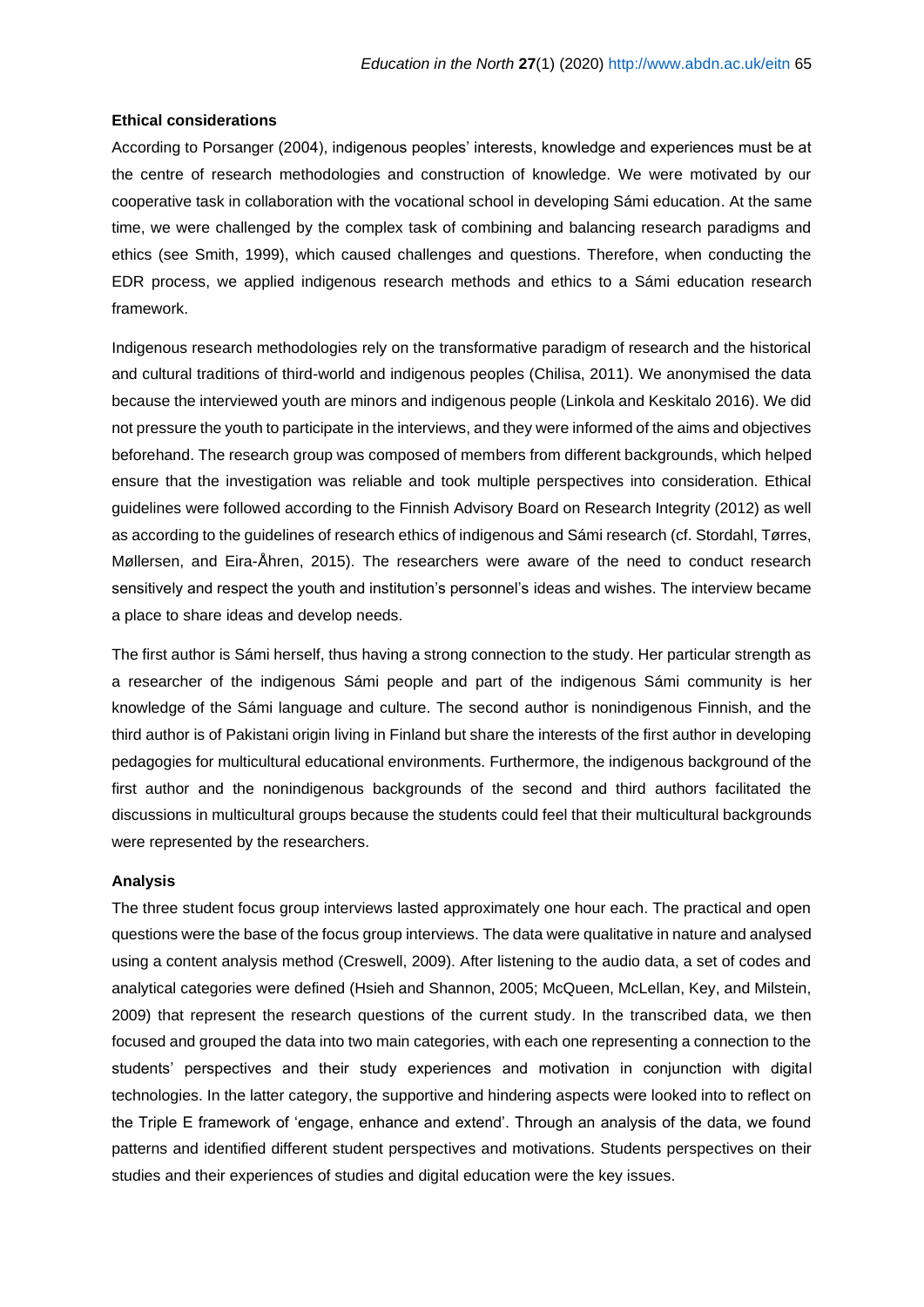The analysis was conducted by reflecting on the components of the Triple E framework (Kolb, 2017) to determine whether technology extends and bridges learning to students' future working lives, enhances and builds upon learning and motivates the students to actively engage in learning. Our objective was to understand students' perspectives of their studies, their experiences of the use of digital technologies in their studies, and see how vocational Sámi pedagogy can be implemented in the reindeer herding study programme in the context of digitalisation. Furthermore, because the current study is conducted in an indigenous context, the ecocultural aspect, meaning the reciprocity of ecology and culture, nature and human (Milstein *et al*. 2017), was considered particularly significant.

#### **Results**

#### **Students' perspectives**

To discover how studies can engage, enhance and extend learning as per Triple E framework, the students' own perspectives were important. Through an analysis of the data, we found that students had various objectives and attitudes. The interviews revealed four kinds of perspectives students had towards their studies: career choice; home background; entrepreneurship; and gender.

First, some students were very clear about their career choice because they came from a reindeer herding background. For them, getting an official vocational qualification was important because study points are required to obtain economic support (Ely-keskus).<sup>6</sup> According to the Government Decree on Animal Aid, reindeer herders receive 28,50 euros per reindeer. To qualify for this aid, the herder must own at least 80 reindeers at the end of the reindeer herding year.<sup>7</sup> Most students in this category aimed to be fully supported professional reindeer herders. They often were working full time with their own herds at home, so they had certain expectations about the content and organisation of their studies because they have limited available time.

Second, some students were determined to continue their family's tradition of reindeer herding and did not consider any other professions. However, some of these students' families did not encourage them in enrolling in vocational education and told them that they could learn everything they needed to in practice. However, these students still opted to enrol in the programme because to get financial support, one must have passed education to be a reindeer herder profession. One reason behind this lack of family support is also that a reindeer herder's profession is not seen as profitable. Another reason is that going away for studies means one person less working at home. The work pressures consist of demanding conditions, climate change, beasts, economic pressure and working in situations where land use can cause controversy. Parental fear may be appropriate because according to previous studies, reindeer herders face challenges related to changes in their societies, including changes in traditional land use, for example, the loss of grazing land and climate change (cf. Eira *et al*., 2008). Former studies of young reindeer herders have pointed out psychological load of anxiety and depression (Kaiser, 2011). However, a lack of home support was not faced by all students. In addition,

<sup>6</sup> The Centre for Economic Development, Transport and the Environment https://www.ely-

keskus.fi/en/web/ely-en/

<sup>7</sup> https://valtioneuvosto.fi/paatokset/paatos?decisionId=0900908f8063c46d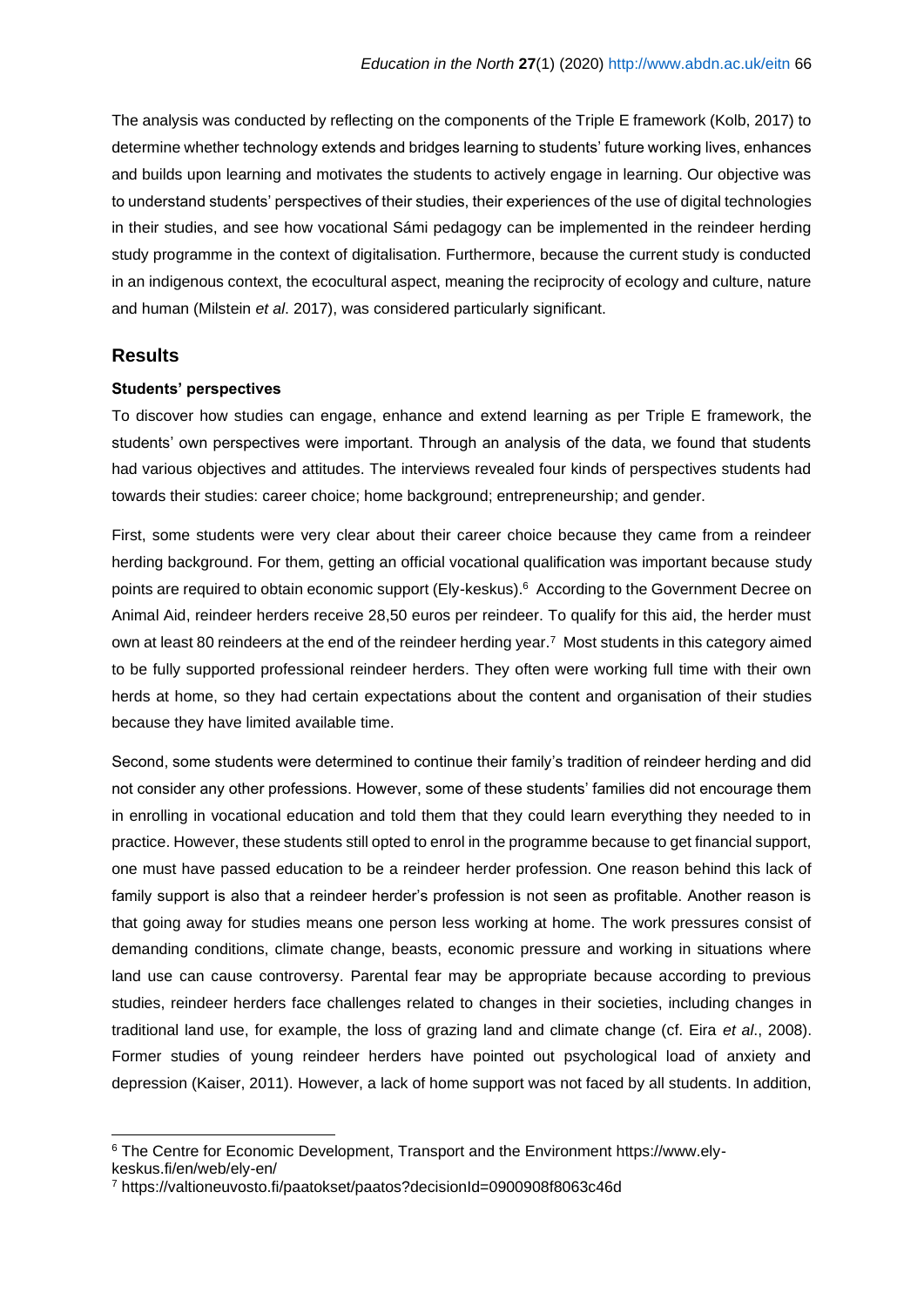several students seemed very motivated to consider the possibility of becoming an entrepreneur and developing and extending reindeer herding to include, for example, nature travel and tourism. They were also supported by their families.

Finally, we observed some differences in the perspectives from the different genders. In general, the interviewed male students seemed more committed to their career plans or had not considered any other options, while female students seemed to have weighed several possible options.

#### **Students' perceptions of digital technology use in teaching and learning**

The use of digital technologies is an integral part of vocational education and reindeer herding studies. Reindeer herders are entrepreneurs, so the competent use of office tools and knowledge of accounting, taxation and financial aid application is essential. Some educational programmes make use of students' mobile phones: WhatsApp is used for communication; academic achievements are marked in Wilmasolution; Moodle is used as a platform for teaching and learning materials; a species identification application is used to identify birds and plants; Google Drive is used to share class timetables and some assignments; and Adobe Connect is used for distance learning.

Students are expected to be able to competently use digital technologies and to have a computer to conduct their studies and function as entrepreneurs. This corroborates particularly with the third dimension of the Triple E framework, in which digital technologies' meaningfulness is based on their connection and extension of the studies to the students' everyday and working lives.

The data show that the students' experience with digital technologies varied. Some had limited knowledge and former education in these technologies, while others had more know-how and experience. Most students did not receive any particular training on digital technologies during basic education because these courses were optional:

Author 1: "Did you have any ICT courses at school in basic education?"

Student 1: "No."

Student 2: "We had the option but did not want to take it as there were so many other options."

Students who had chosen to take these optional courses felt more competent with ICT, and this seemed to influence their view of digital technologies. The less digitally competent students perceived the use of digital technologies as rather strenuous, whereas the more competent students saw them as a normal part of life.

WhatsApp was the main application used for communication between students, but only a few students had used or were willing to use the voice messaging functionality. Photographs of their working conditions were often posted to other students. All students agreed that cooperation and communication on instant messaging platforms was beneficial for the class atmosphere and teamwork, supporting the first dimension of engagement of the Triple E framework (Kolb, 2017).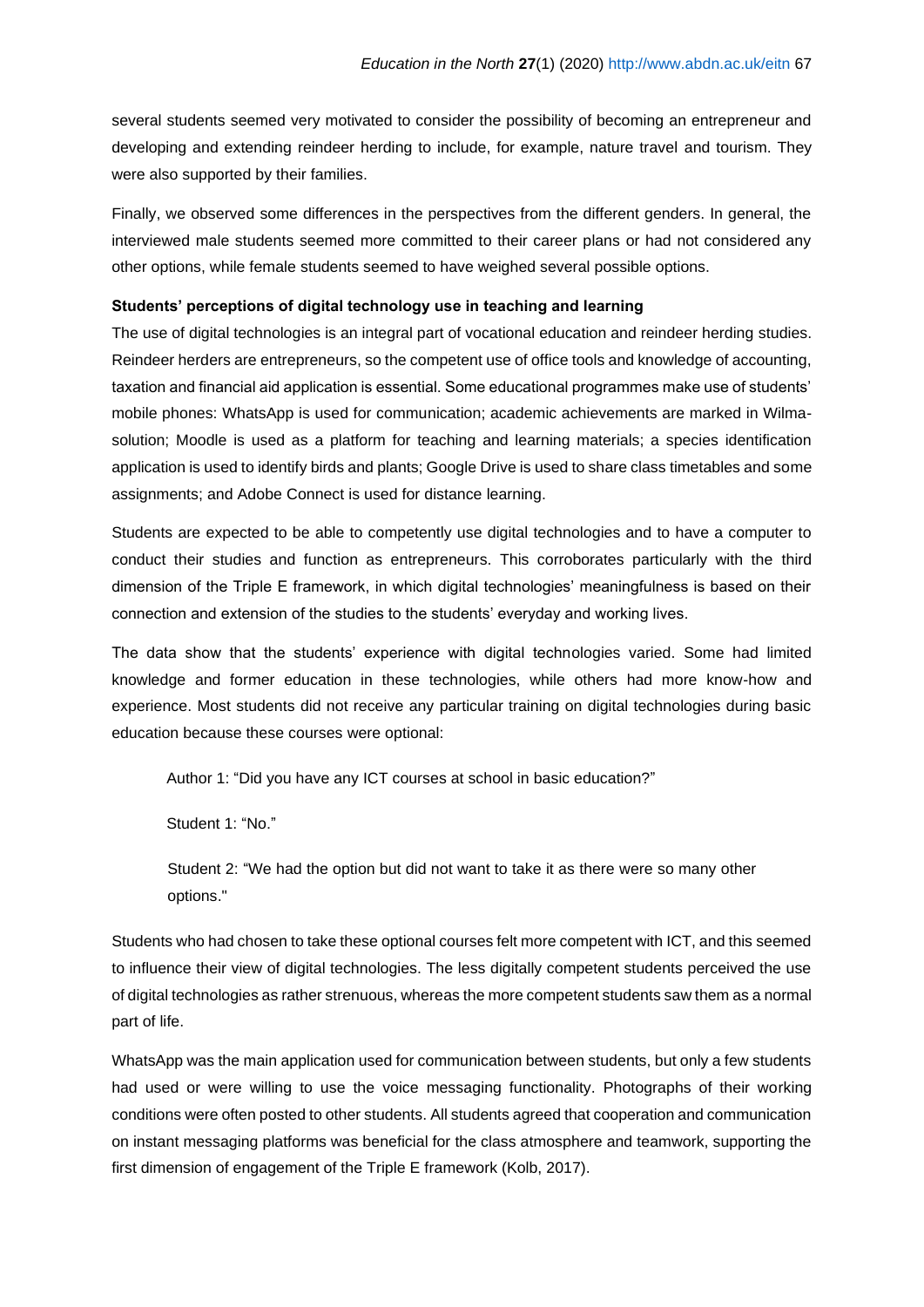The students could see that digital devices had great potential to motivate them and enhance their learning, such as through digital games related to their field. Also, they were imaginative in thinking about how digital technologies could be used to connect their studies to their working lives and to motivate other students. For example, several students expressed that using augmented reality to catalogue reindeer of different ages with different coats and ear markings could help identify not only the animal and its owner, but also whether the animal has any health issues. Such an application could be used to recognise reindeer killed by predators, determine who needs to be contacted to retrieve the deceased animal and to whom to report the coordinates of the incident and send a picture. In addition, augmented and virtual reality could enhance students' learning about reindeer anatomy, which is important for slaughtering:

Student 3: "Particularly in biology technology [this] could help because it is really hard to recognise or name intestines from an old drawing."

Student 4: "That is the liver or the spleen."

These views have a direct connection to the Triple E framework's (Kolb, 2017) second dimension, in which a technological tool enhances learning. Furthermore, all students welcomed the idea of learning how to use drones to gather reindeers or see if predators are around. Hiring a pilot and a helicopter is very expensive, but drones are easy to use and more environmentally sustainable. The students suggested a virtual reality game in which they could practice using drones in unsuitable weather conditions before taking control of an actual drone. The career mindedness that was discovered in responses to research question one was obvious from these responses. The students' suggestions were directly connected to their future working lives, which seemed to be particularly motivating for the students, hence also providing the needed engagement in learning, as per the Triple E framework's (Kolb, 2017) first dimension.

## **How can vocational Sámi pedagogy be implemented in the reindeer herding study programme in the context of digitalisation?**

Because one objective of the current research was to think about the role of Sámi education in the reindeer herding study programme in the context of digitalisation and study organisation, a sustainable ecocultural context needed to be considered. We aimed to apply Triple E framework (Kolb, 2017) to put into practice the ideas of Sámi pedagogy (Balto, 1997). Balto (2005) stated that the use of Sámi pedagogy in modern life can encourage and strengthen learners' identity and cultural values, and the model of learning can be recognised as part of our Sámi epistemology and cosmology for life. The main goal is to be preparing for life, which means to develop independent individuals who can survive in a given environment and to give the learners self-esteem and a zest for life and joy. The Sámi pedagogy strategies are often indirect, avoiding confrontations between any two parties involved. The tight link between nature and people is obvious in Sámi thinking. According to Balto, humans can only be successful in making their living if they cooperate with natural forces (2005). These philosophical ideas need to be applied in modern education contexts in Sámi education conditions. However, at the same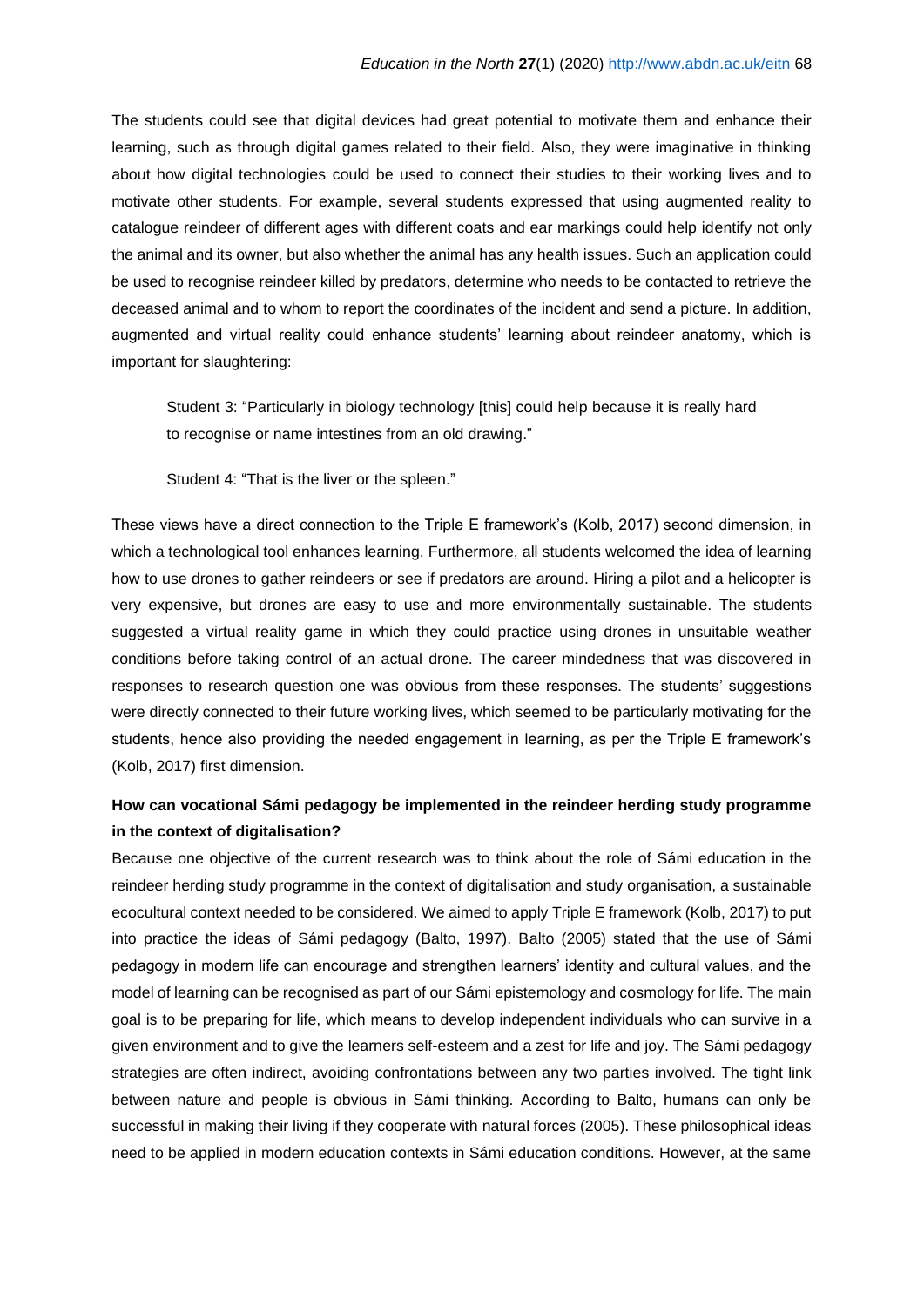time, there are many kinds of students involved, all of whom can still benefit from the holistic ideas of the Sámi pedagogy.

According to the student interviews, flexible, integrative and cooperative working methods should be used to make learning achievable for the students and their role as active participants in their studies. Through reflection on the research process, the Triple E framework (Kolb, 2017) and results, as encouraged in the educational design research process (McKenney and Reeves, 2012, 2018), we defined some areas in which learning could be enhanced and features that are particularly important in culturally sensitive vocational Sámi pedagogy. These features include digitally enhanced learning, motivation to learn, connection between working life and school and learning in a sustainable ecocultural context. We developed a model of vocational Sámi pedagogy in which these features are intertwined (Figure 1).



Figure 1. Model of vocational Sámi pedagogy

The Sámi pedagogy emphasises the sustainable ecocultural context, multicultural background and cultural traditions of indigenous people (Keskitalo *et al*., 2013). The model of vocational Sámi pedagogy seeks to help students become motivated regarding their schoolwork and see the connection between their theoretical studies and practical work. Furthermore, in the present vocational education context, the results indicate that a working-life connection plays an important role because education needs to provide students with the tools necessary to operate in today's labour market. Furthermore, the responses of the students support that digital technologies can be used not only to engage and motivate students, enable distance learning, but also to enhance their collaboration, learning and provide them with the digital competencies needed to function as active members of modern society and continuously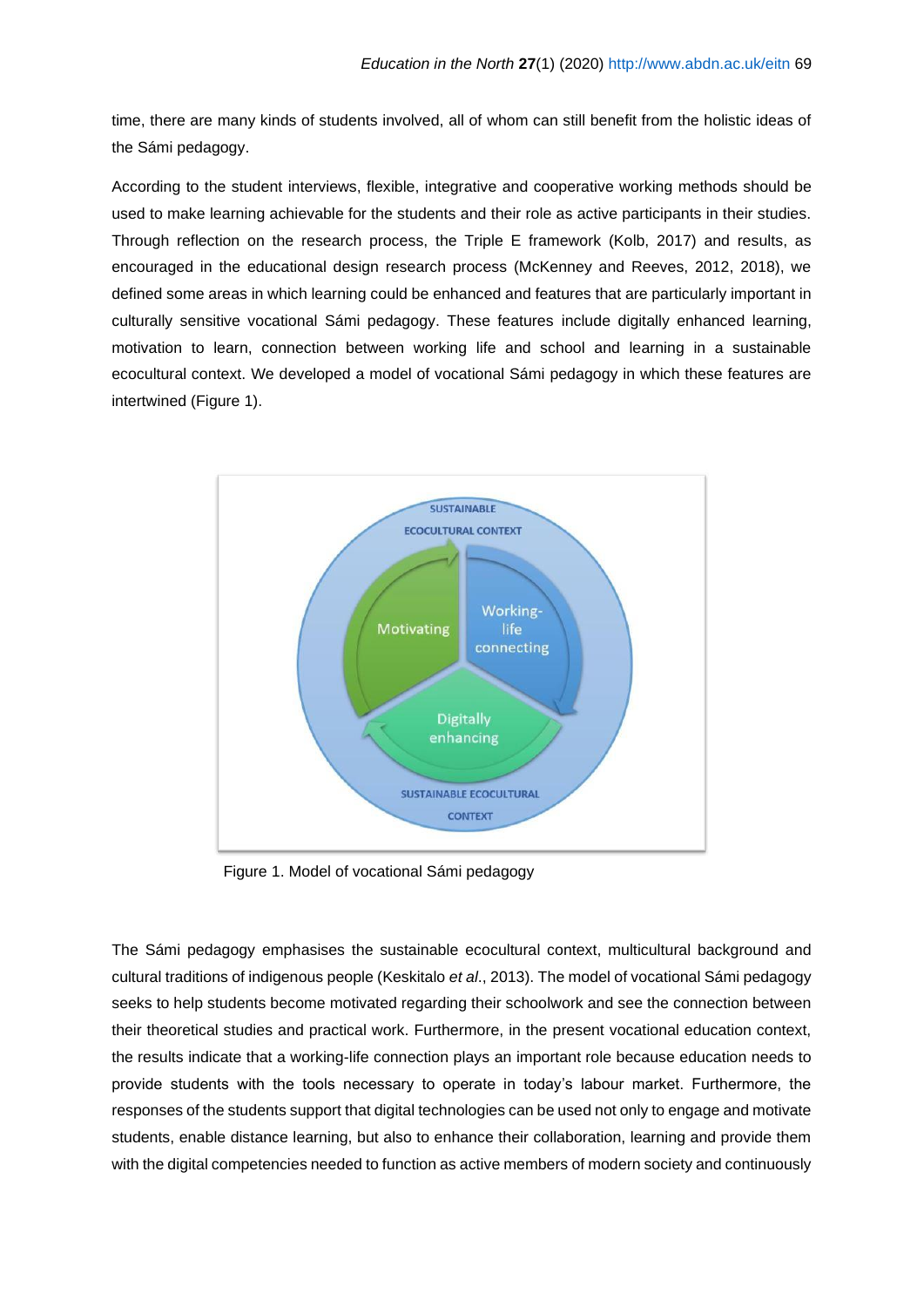develop in their professional careers. Making these factors visible is important because every kind of knowledge and support of a study path is important. In sum, the model interlaces motivating and digitally enhanced teaching and learning that is connected to working life in a sustainable ecocultural context. The role of the teacher is to plan and conduct the educational contents in a way that carry out the ideas outlined in Figure 1.

### **Discussion and conclusion**

Vocational education offers knowledge and learning environments that are clearly connected to the labour market and students' future working lives (Rintala and Jokelainen, 2019). In today's competitive, increasingly globalised world, digital technologies have become an integral part of the working life of many professions, even traditional reindeer herding. The objective of the current study was to investigate how students experience vocational reindeer herding studies and their views of using digital technology for work and school. Based on the findings, we created a model of vocational Sámi pedagogy that can be used to support any ecoculturally challenged vocational study programme and to reflect on the meaningfulness of the digital tools used for instruction based on EDR (McKenney and Reeves, 2012, 2018).

Digital competencies are vital in today's world, and these skills need to be updated regularly after completing a vocational programme. Therefore, it is important to increase students' positive attitudes towards continuous updating of digital skills. For motivational purposes, we suggest using facilitative approaches that enhance the communication skills among the students and between the students and teachers through reflection and feedback. If students come to school only occasionally, then these occasions should be well planned and promote not only learning, but also a team atmosphere, which is directly connected to motivation.

There are some limitations that should be acknowledged. First, the Triple E framework of 'engage, enhance and extend' (Kolb, 2017) is a new way to think about K–12 education, and it has not yet been implemented in the context of K–16 or adult education. Second, few empirical studies have used this framework, especially in the context of reindeer herding students, and thus, there is little prior work with which to compare the current research. However, the Triple E framework can support meaningful instructional choices because it focuses on learning goals, not specifically technological tools. The framework was developed as a tool for teachers to critically reflect upon and develop their teaching activities. Its core objectives are to develop good, meaningful and justified instructional strategies that positively impact students' learning achievements and outcomes; it helps researchers evaluate the appropriateness of digital tools in the context of students' everyday lives and supports socially constructed knowledge and active hands-on learning (Brown, Collins, and Duguid, 1989). Furthermore, Wartella (2015) pointed out the importance of time on task and active engagement. To meaningfully integrate technology into the classroom, teachers must consider the affordances of the technology in relation to the pedagogical approach and the specific subject matter (Mishra and Koehler, 2006).

In conclusion, today's vocational education needs to consider the potential and opportunities offered through the integration of digital technologies into teaching and learning. Technological choices need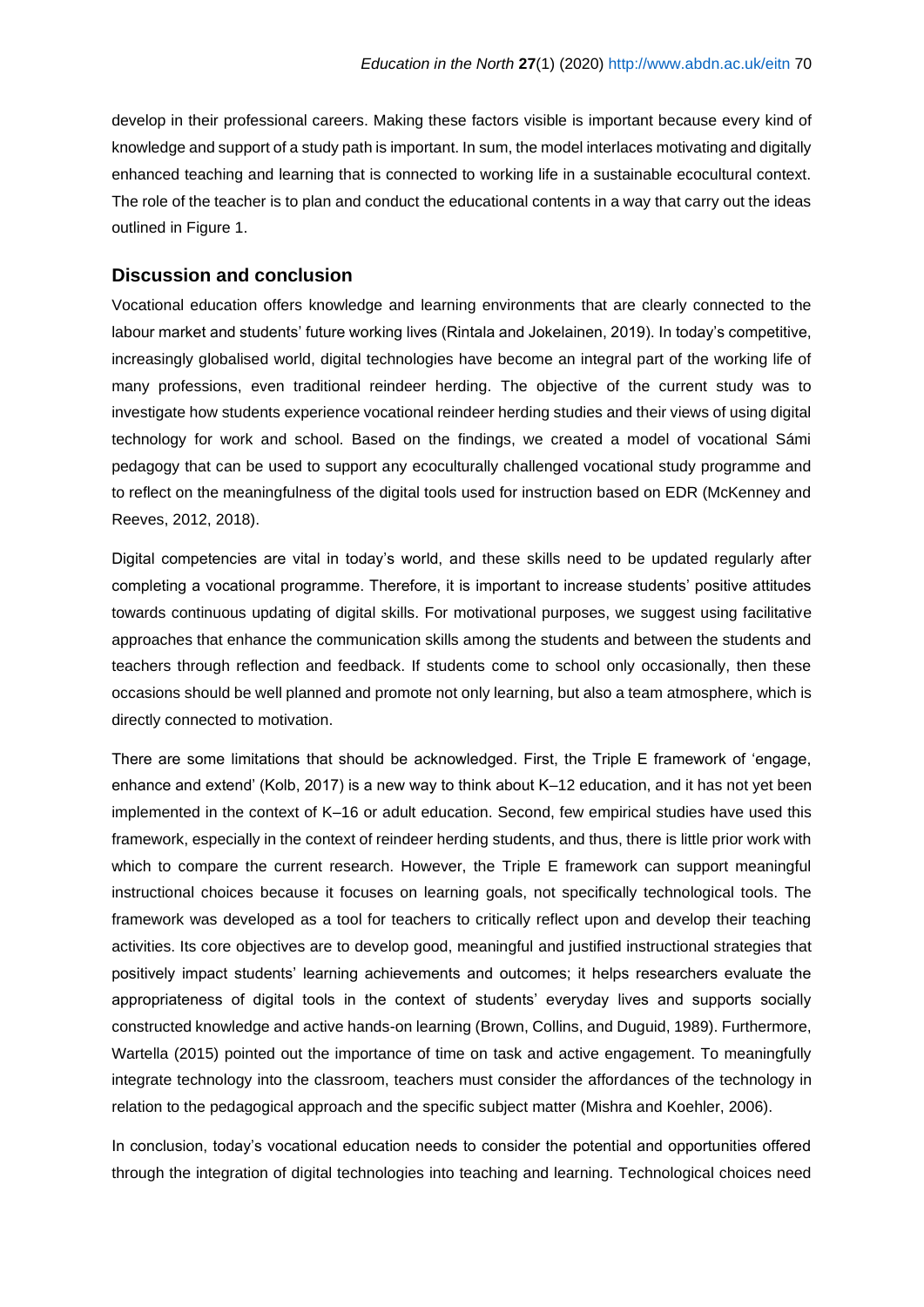to be meaningful, promote students' motivation and have a connection to students' future working lives. Additionally, in the indigenous Sámi context, students' sociocultural backgrounds and ecocultural worldviews need to be considered. To remain motivated and positive towards their studies, the reindeer herding students need a well-planned digital learning platform, opportunities for distance learning and well-organised school days that promote teamwork, a positive learning environment and motivation.

Acknowledgements: This research was supported by the *Arctic pedagogy 2, the Sámi Education Digital Network Project* funded by European Social Fund ESR. We thank all the students and teachers for their input in this research.

#### **References**

AIKIO-PUOSKARI, U. (2009). The ethnic revival, language and education of the Sami, an indigenous people, in three Nordic countries (Finland, Norway and Sweden). In A. Mohanty, M. Panda, R. Phillipson, and T. Skutnabb-Kangas (Eds.), *Multilingual education for social justice: Globalising the local*. New Delhi: Orient Blackswan*.* pp. 216–237.

ATIKU, S. O. (2018). Reshaping human capital formation through digitalization. In P. Duhan, K. Singh, and R. Verma (Eds.), *Radical Reorganization of Existing Work Structures through Digitalization*. IGI Global. pp. 52–73.

BALTO, A. (1997). *Samisk barneoppdragelse i endring* [Sámi childrearing practices in change]. Oslo: Notam ad Gyldendal.

BALTO, A. (2005). Traditional Sámi child rearing in transition: Shaping a new pedagogical platform. *AlterNative,* **1**(1)*.*

BALTO, A. (2008). *Sámi oahpaheaddjit sirdet árbevirolas kultuvrra boahttevaš buolvvaide: Dekoloniserema akšuvdnadutkamus Ruota beale Sámis* [Sámi teachers transmitting traditional knowledge to future generations: Decolonization research in Swedish Sápmi]. Dieđut 2008:4. Kautokeino: Sámi instituhtta.

BARAB, S., and SQUIRE, K. (2004). Design-based research: Putting a stake in the ground. *The Journal of the Learning Sciences*, **13**(1), 1–14.

BENDA, L. E., POFF, L. N., TAGUE, C., PALMER, M. A., PIZZUTO, J., COOPER, S., ... MOGLEN, G. (2002). How to avoid train wrecks when using science in environmental problem solving. *BioScience*, **52**(12), 1127–1136.

BROWN, J. S., COLLINS, A., and DUGUID, P. (1989). Situated cognition and the culture of learning. *Educational Researcher,* **18**(1), 32–42.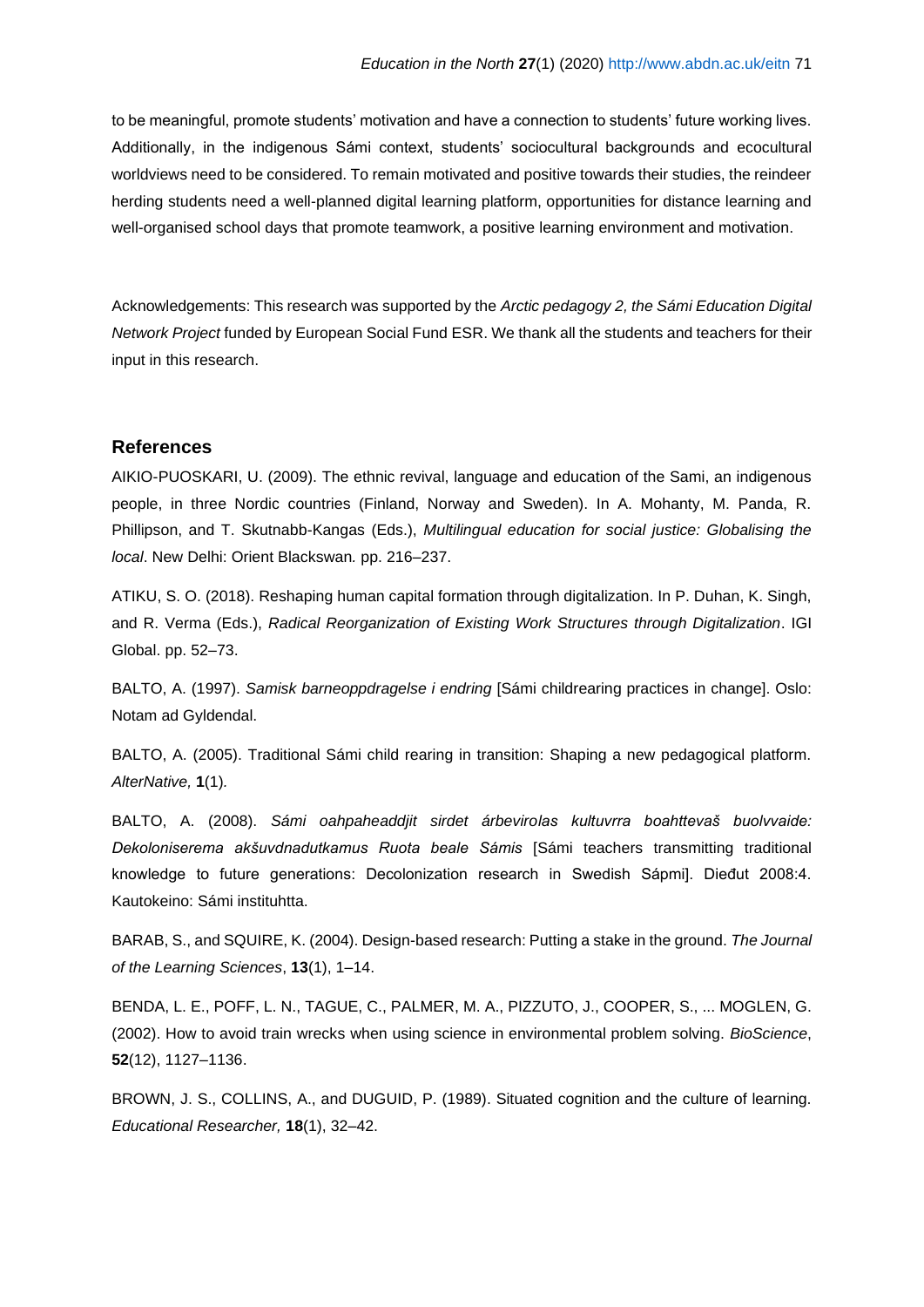CEDEFOP [European Centre for the Development of Vocational Training]. (2019). *Continuing vocational training in EU enterprises: Development and challenges ahead.* Luxembourg: Publications Office of the European Union. doi:10.2801/704583

CHANG, H.-J., and WANG, H.-B. (2013). A case study on the model of strategic entrepreneurship. *The International Journal of Organizational Innovation,* **5**(4), 30–44.

CHERUVELIL, K. S., SORANNO, P. A., WEATHERS, K. C., HANSON, P. C., GORIG, S. J., FILSTRUP, C. T., and READ, E. K. (2014). Creating and maintaining high‐performing collaborative research teams: The importance of diversity and interpersonal skills. *Frontiers in Ecology and the Environment*, **12**(1), 31–38.

CHILISA, B. (2011). *Indigenous research methodologies*. Thousand Oaks, CA: Sage.

CHUANG, Y. (2017). MEMIS: A mobile-supported English-medium instruction system. *Telematics Informatics*, **34**(2), 640–656. Retrieved fro[m](file:///C:/Users/pilauham/AppData/Local/Temp/) <http://dx.doi.org/10.1016/j.tele.2016.10.007>

CRESWELL, J. W. (2009). *Research design. Qualitative, quantitative, and mixed methods approaches.* Thousand Oaks, CA: Sage.

DESIGN-BASED RESEARCH COLLECTIVE. (2003). Design-based research: An emerging paradigm for educational inquiry. *Educational Researcher*, **32**(1), 5–8[.](https://doi.org/10.1890/130001)

EIGENBRODE, S. D., O'ROURKE, M., WULFHORST, J. D., ALTHOFF, D. M., GOLDBERG, C. S., MERRILL, K., ... BOSQUE-PÉREZ, N. A. (2007). Employing philosophical dialogue in collaborative science. *BioScience*, **57**(1), 55–64.

EIRA, I. M. G., MAGGA, O.H., BONGO, M. P., SARA, M. N., MMATHIESEN, S. D., and OSKAL, A. (2008). *The challenges of arctic reindeer herding: The interface between reindeer herders knowledge and modern understanding of the ecology, economy, sociology and management of Sami reindeer herding.* Kautokeino: Sami University College.

ETS [Educational Testing Service]. (2002). *Digital transformation. A framework for ICT literacy.*  Princeton, NJ: ETS

EUROPEAN COMMISSION. (2008). *The use of ICT to support innovation and lifelong learning for all - A report on progress.* Brussels: European Commission (SEC(2008) 2629 final).

FINNISH ADVISORY BOARD ON RESEARCH INTEGRITY. (2012). *Responsible conduct of research and procedures for handling allegations of misconduct in Finland.* Retrieved fro[m](https://www.tenk.fi/sites/tenk.fi/files/HTK_ohje_2012.pdf) [https://www.tenk.fi/sites/tenk.fi/files/HTK\\_ohje\\_2012.pdf](https://www.tenk.fi/sites/tenk.fi/files/HTK_ohje_2012.pdf)

FRAILLON, J., AINLEY, J., SCHULZ, W., FRIEDMAN, T., and GEBHARDT, E. (2014). *Preparing for*  life in a digital age. The IEA International Computer and Information Literacy Study. International report. Amsterdam: IEA.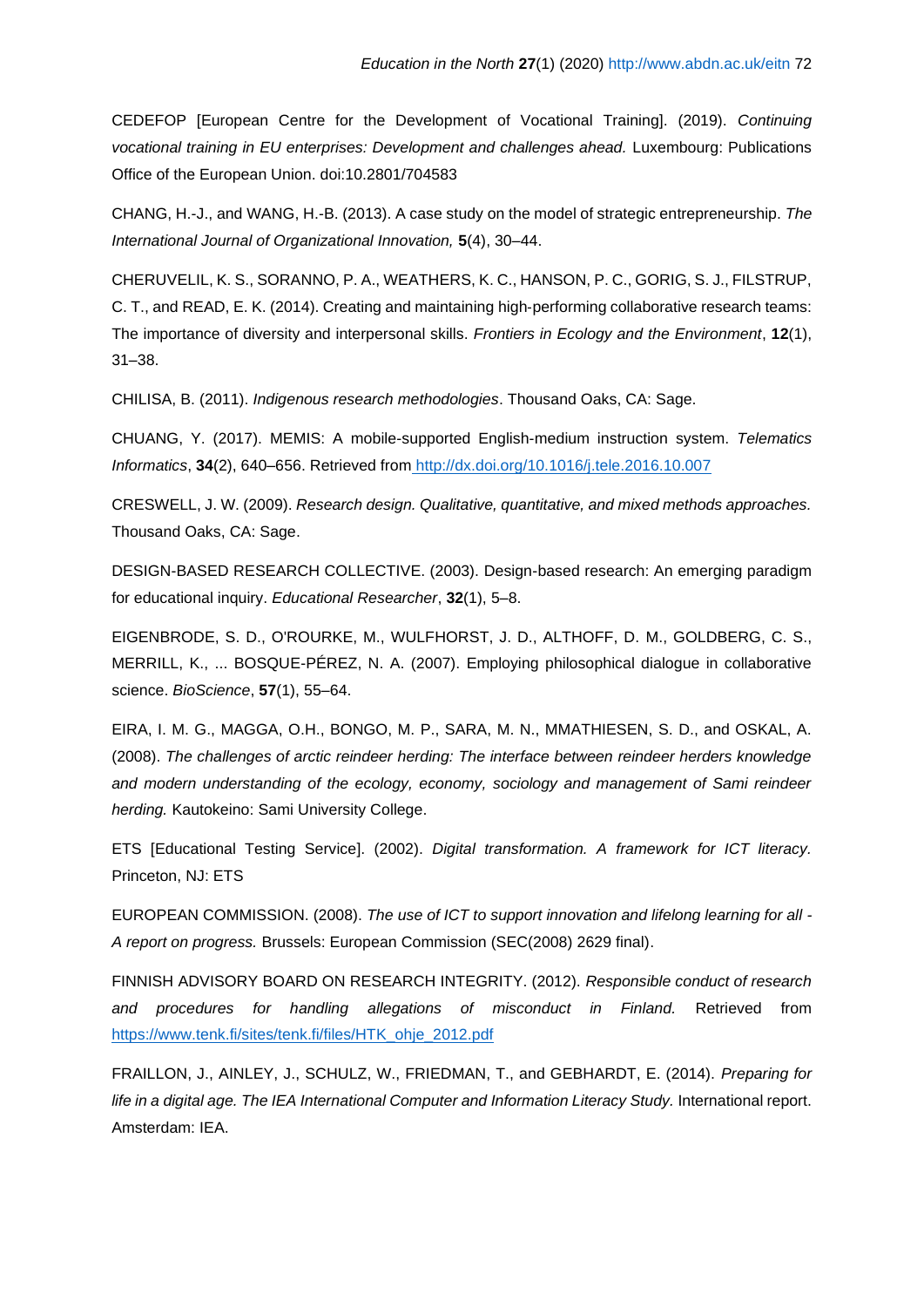FRANGOU, S.-M. (2020). *Write to recall - An embodied knowledge construction model of affects in writing.* Acta electronica Universitatis Lapponiensis 272. Rovaniemi: University of Lapland Printing Centre.

GRAY, D. E. (2014). *Doing research in the real world*. Thousand Oaks, CA: Sage.

HIRSH-PASEK, K., ZOSH, J. M., GOLINKOFF, R. M., GRAY, J. H., ROBB, M. B., and KAUFMAN, J. (2015). Putting education in "educational" apps: Lessons from the science of learning. *Psychological Science in the Public Interest*, **16**(1), 3–34.

HSIAO, K., SHU, Y., and HUANG, T. (2017). Exploring the effect of compulsive social app usage on technostress and academic performance: perspectives from personality traits. *Telematics Informatics*, **34**(2), 679–690. Retrieved from [http://dx.doi.org/10.1016/j.tele.2016.11.001.](http://dx.doi.org/10.1016/j.tele.2016.11.001)

HANSEN, K., and HAALAND, G. (2015). Utfordringer i norsk yrkesopplæring [Challenges in Norwegian vocational education]. In K. Hansen, T. Løkensgard-Hoel, and G. Haaland (Eds.), *Tett på yrkesopplæring* [Close to vocational education]. Bergen: Fagbokforlaget. pp. 19–49.

HIIM, H. (2017). Ensuring curriculum relevance in vocational education and training: Epistemological perspectives in a curriculum research project. *International Journal for Research in Vocational Education and Training,* **4**(1), 1–19. Retrieved from<https://doi.org/10.13152/IJRVET.4.1.1>

HSIEH, H.-F., and SHANNON, S. E. (2005). Three approaches to qualitative content

analysis. *Qualitative Health Research*, **15**(9), 1277–1288.

doi:10.1177/1049732305276687

JAAKKOLA, J. J. K., JUNTUNEN, S., and NÄKKÄLÄJÄRVI, K. (2018). The holistic effects of climate change on the culture, well-being, and health of the Saami, the only indigenous people in the European Union*. Current Environmental Health Reports,* **5**(4), 401–417.

KAISER, N. (2011). *Mental health problems among the Swedish reindeer-herding Sami population: In perspective of intersectionality, organisational culture and acculturation* (PhD dissertation)*.* Umeå University, Faculty of Medicine, Department of Clinical Sciences, Psychiatry.

[KAISER,](https://www.tandfonline.com/author/Kaiser%2C+Niclas) N., [RUONG,](https://www.tandfonline.com/author/Ruong%2C+Terje) T., and [SALANDER RENBERG,](https://www.tandfonline.com/author/Salander+Renberg%2C+Ellinor) E. (2013). Experiences of being a young male Sami reindeer herder: A qualitative study in perspective of mental health. *[International Journal of](https://www.tandfonline.com/toc/zich20/current)  [Circumpolar Health](https://www.tandfonline.com/toc/zich20/current)*, **72**[\(1\)](https://www.tandfonline.com/toc/zich20/72/1). Retrieved from<https://doi.org/10.3402/ijch.v72i0.20926>

KESKITALO, P. (2010). *Kulttuurisensitiivistä saamelaiskoulua etsimässä kasvatusantropologian keinoin* [Searching for a culturally sensitive Sámi school through educational anthropology]. Dieđut 1. Koutokeino: Sámi allaskuvla.

KESKITALO, P., FRANGOU, S.-M., and CHOHAN, I. (2019). Focus on personalized collaborative learning: What can we learn from the indigenous Sámi teachers' supplementary study program on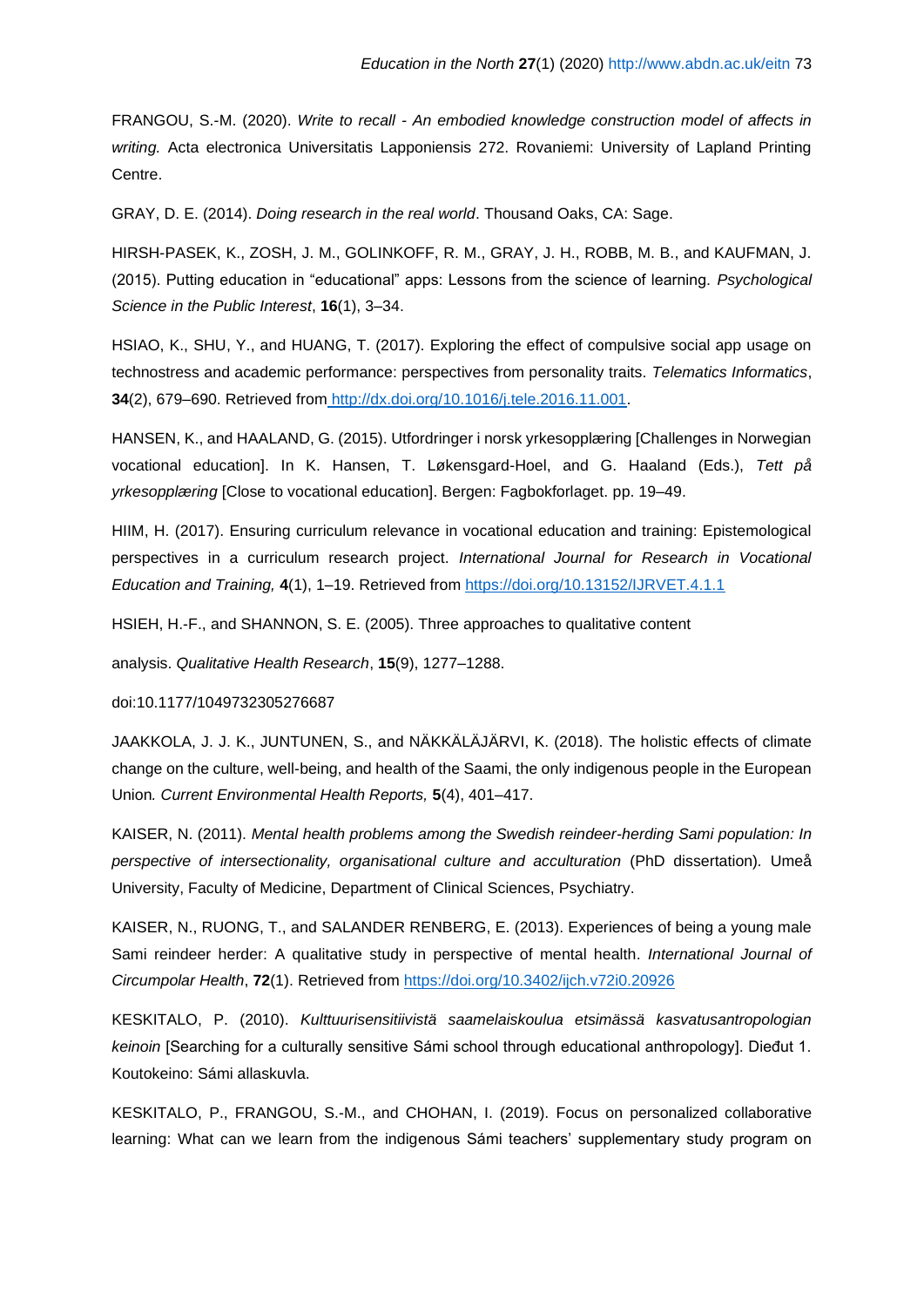digital learning tools? In Rønningsbakk L., Wu TT., Sandnes F., Huang YM. (Eds.), *Innovative technologies and learning*. Switzerland: Springer. pp. 675–684.

KESKITALO, P., LEHTOLA, V.-P., and PAKSUNIEMI, M. (Eds.) (2014). Saamelaisten kansanopetuksen ja koulunkäynnin historia Suomessa [Searching for a culturally sensitive Sámi school through educational anthropology]. Turku: Migration Institute.

KESKITALO, P., MÄÄTTÄ, K., and UUUSIAUTTI, S. (2013). *Sámi education*. Franfurt am Main: Peter Lang.

KOLB, L. (2017). *Learning first, technology second: The educator's guide to designing authentic lessons*. Portland, OR: International Society for Technology in Education.

KORTEKANGAS, O., KESKITALO, P., NYYSSÖNEN, J., KOTLJARCHUK, A., PAKSUNIEMI, M., and SJÖGREN, D. (Eds.). (2019). *Sámi educational history in a comparative international perspective*. Singapore: Palgrave Macmillan.

KOTLJARCHUK, A. (2019). Indigenous people, vulnerability and the security dilemma. Sami school education on the Kola Peninsula, 1917–1991. In O. Kortekangas, P. Keskitalo, J. Nyyssönen, A. Kotljarchuk, M. Paksuniemi, and D. Sjögren (Eds.), *Sámi educational history in a comparative international perspective.* Singapore: Palgrave Macmillan. pp. 63–82.

KRUEGER, R. A., and CASEY, M. A. (2000). *Focus groups: A practical guide for applied research.* Thousand Oaks, CA: Sage.

KUOKKANEN, R. (2005). Láhi and attáldat: The philosophy of the gift and Sami education. *The Australian Journal of Indigenous Education*, **34**, 20–32. Retrieved from [https://rauna.files.wordpress.com/2007/10/ajie-kuokkanen\\_2005.pdf](https://rauna.files.wordpress.com/2007/10/ajie-kuokkanen_2005.pdf)

*LAKI AMMATILLISESTA KOULUTUKSESTA 531/2017* [Act on vocational education]. Finlex. Retrieved from<https://www.finlex.fi/fi/laki/alkup/2017/20170531>

LIN, M. H., CHEN, H. C., and LIU, K. S. (2017). A study of the effects of digital learning on learning motivation and learning outcome. *EURASIA Journal of Mathematics Science and Technology Education*, **13**(7), 3553–3564.

LINKOLA, I.-A. (2014). *Saamelaisen koulun kielimaisema – etnografinen tutkimus saamen kielestä toisen asteen oppilaitoksessa* [The linguistic landscape of the Sámi school - ethnographic research about Sámi language in a vocational school]. Dieđut 2/2014. Sámi allaskuvla: Koutokeino.

LINKOLA, I.-A., and KESKITALO, P. (2016). Keskustelua saamelaispedagogiikan tutkimuksen etiikasta [About Sámi education research ethics]. *Agon, 2*. Retrieved from [http://agon.fi/article/keskustelua](http://agon.fi/article/keskustelua-saamelaispedagogiikan-tutkimuksen-etiikasta/)[saamelaispedagogiikan-tutkimuksen-etiikasta/](http://agon.fi/article/keskustelua-saamelaispedagogiikan-tutkimuksen-etiikasta/)

LUONNONVARAKESKUS. (2016). *Porot ja ilmastonmuutos* [Reindeer and Climate Change]. Rovaniemi. Retrieved from https://www.luke.fi/tietoa-luonnonvaroista/maatalous-jamaaseutu/porotalous/porot-ja-ilmastonmuutos/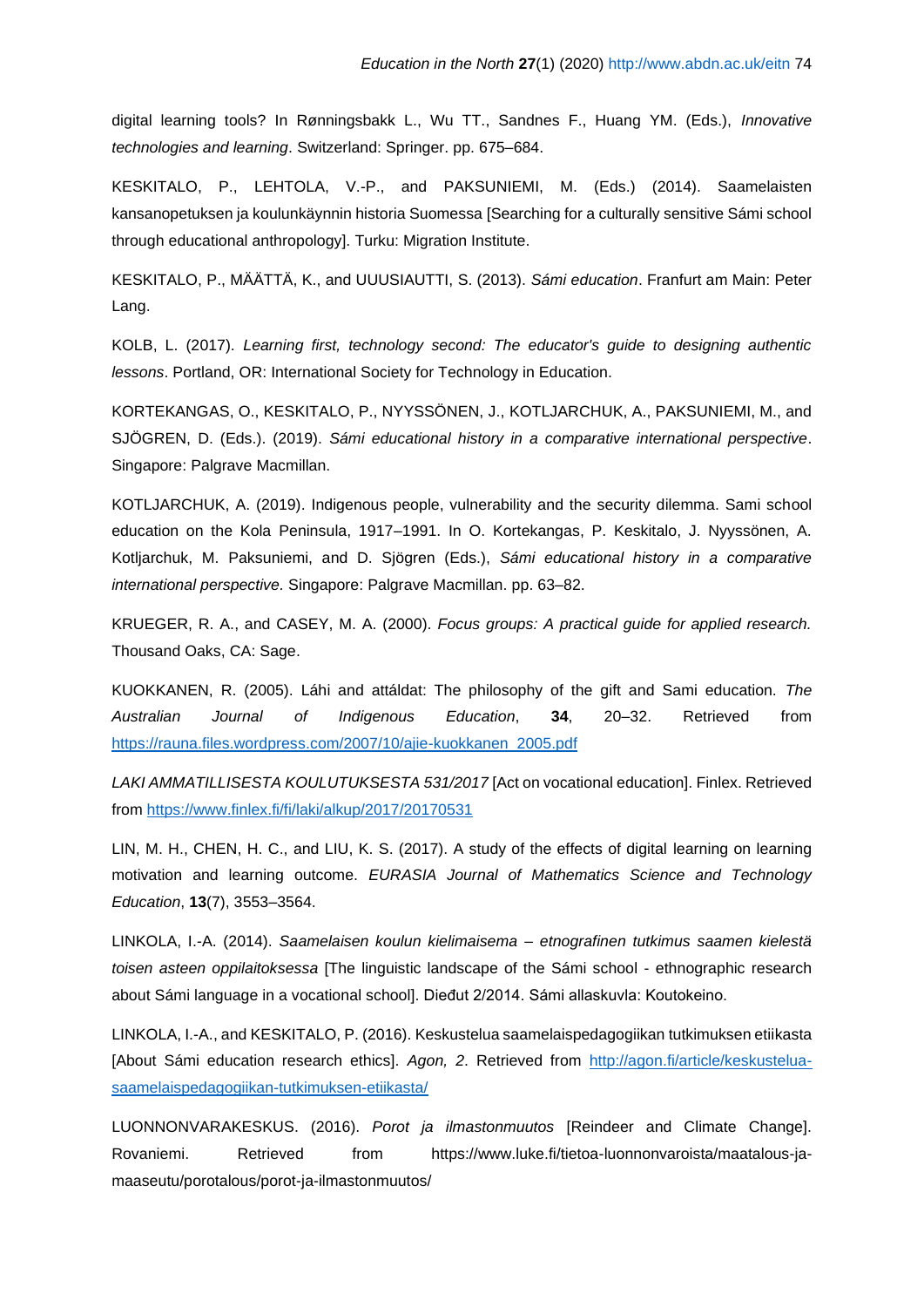MARTIN, A. J., GINNS, P., and PAPWORTH, B. (2017). Motivation and engagement: Same or different? Does it matter? *Learning and Individual Differences*, **55**, 150–162.

MARTÍN-GUTIÉREZ, J., MORA, C. E., AÑORBE-DÍAZ, B., and GONZÁLEZ-MARRERO, A. (2017). Virtual technologies trends in education. *EURASIA Journal of Mathematics Science and Technology Education*, **13**(2), 469–486.

MAY, S., and AIKMAN, S. (2003). Indigenous education: Addressing current issues and developments. *Comparative Education*, **39**(2), 139–145.

McKENNEY, S. (2013). Educational Design Research. In J. M. Spector, M. D. Merrill, J. Elen, M. J. Bishop (Eds.), *[Handbook of research on educational communications and technology](https://www.researchgate.net/publication/319460450_Handbook_of_research_on_educational_communications_and_technology_Fourth_edition)*[.](https://www.researchgate.net/publication/319460450_Handbook_of_research_on_educational_communications_and_technology_Fourth_edition) [4th edi](https://www.researchgate.net/publication/319460450_Handbook_of_research_on_educational_communications_and_technology_Fourth_edition)tion. Switzerland: Springer. pp. 131–140.

McKENNEY, S., and REEVES, T. C. (2012). *Conducting educational design research*. London and New York: Routledge.

McKENNEY, S., and REEVES, T. C. (2018). *Conducting educational design research* (2nd ed.). London and New York: Routledge.

McLOUGHLIN, C., and LUCA, J. (2004). An investigation of the motivational aspects of peer and selfassessment tasks to enhance teamwork outcomes. In R. Atkinson, C. McBeath, D. Jonas-Dwyer, and R. Phillips (Eds.), *Beyond the comfort zone: Proceedings of the 21st. ASCILITE Conference.* pp. 629– 636. Retrieved from<https://ro.ecu.edu.au/cgi/viewcontent.cgi?article=7211&context=ecuworks>

McQUEEN, M., McLELLAN, E., KEY, K., and MILSTEIN, B. (2009). Codebook development for teambased qualitative analysis. In K. Krippendorff (Ed.), *The content analysis reader.* Los Angeles, CA: SAGE. pp. 211–219.

MILOŠEVIĆ, I., ŽIVKOVIĆ, D., ARSIĆ, S., and MANASIJEVIĆ, D. (2015). Facebook as virtual classroom–Social networking in learning and teaching among Serbian students. *Telematics and Informatics,* **32**(4), 576–585. Retrieved fro[m](file:///C:/Users/pilauham/AppData/Local/Temp/) [http://dx.doi.org/10.1016/j.tele.2015.02.003.](http://dx.doi.org/10.1016/j.tele.2015.02.003)

MILSTEIN, T., ALHINAI, M., CASTRO, J., GRIEGON, S., HOFFMANN, J., PARKS, M. M., and THOMAS, M. (2017). Breathing life into learning: Ecocultural pedagogy and the inside-out classroom. In Milstein, T., Pileggi, M., and Morgan, E. L. (Eds.), *Environmental communication pedagogy and practice.* Abingdon, Oxon, New York, NY: Routledge. pp. 45–61.

MINISTRY OF EDUCATION AND CULTURE. (2020). *Vocational education and training in Finland*. Helsinki. Retrieved from https://minedu.fi/en/vocational-education-and-training

MISHRA, P., and KOEHLER, M. J. (2006). Technological pedagogical content knowledge: A framework for integrating technology in teacher knowledge. *Teachers College Record*, **108**(6), 1017–1054.

NAUMANN, J., and SÄLZER, C. (2017). Digital reading proficiency in German 15-year olds: Evidence from PISA 2012. *Zeitschrift für Erziehungswissenschaft*, *28***.**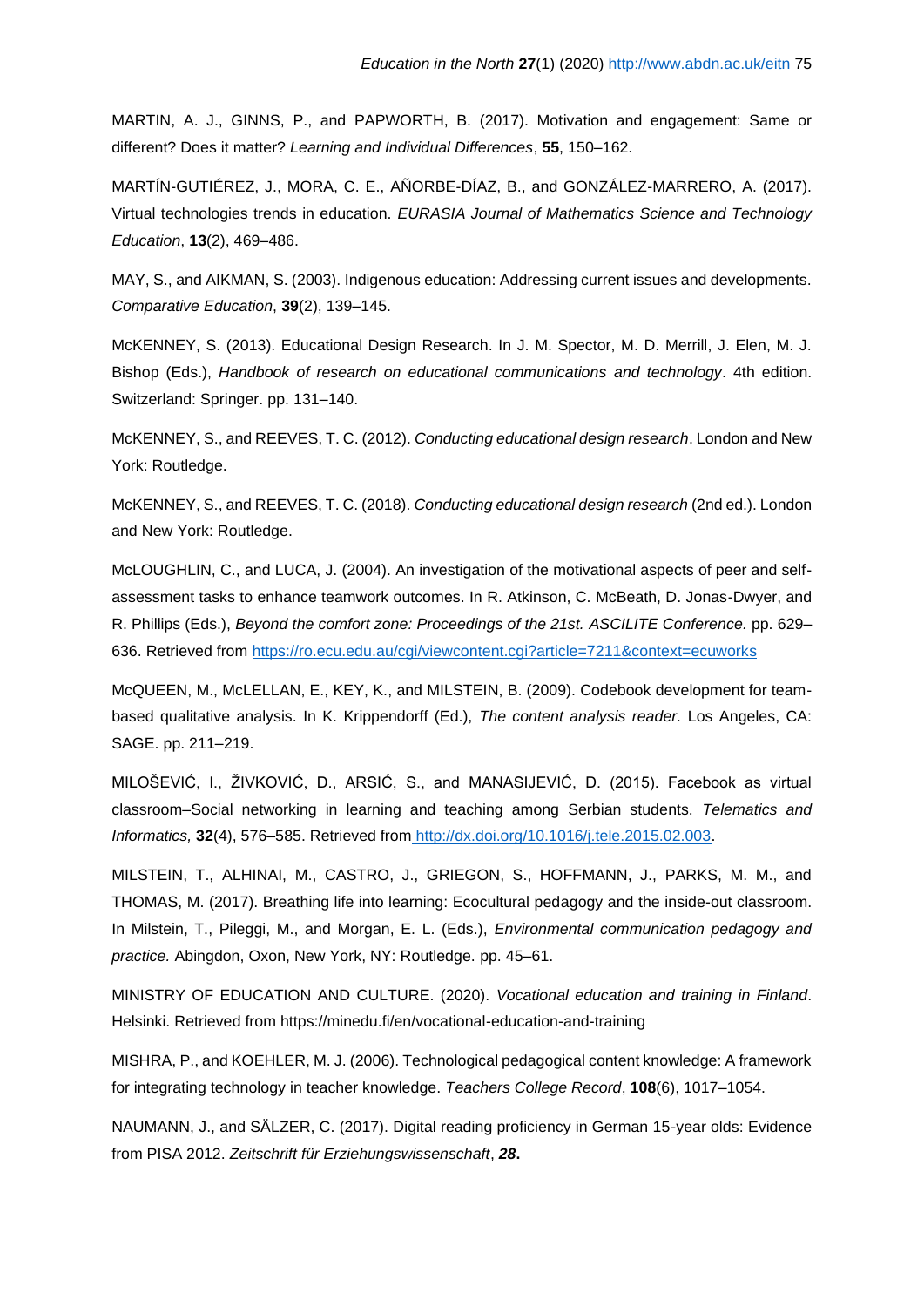PICATOSTE, J., PÉREZ-ORTIZ, L., and RUESGA-BENITO, S. M. (2018). A new educational pattern in response to new technologies and sustainable development. Enlightening ICT skills for youth employability in the European Union. *Telematics and Informatics*, *3***5**(4),1031–1038.

PORSANGER, J. (2004). An essay about indigenous methodology. *Nordlit*, **15,** 105–121.

RAHKO-RAVANTTI, R. (2016). *Saamelaisopetus Suomessa – tutkimus saamelaisopettajien opetustyöstä suomalaiskouluissa* [Sámi education in Finland – Research on Sámi teachers' work in Finnish schools] (PhD dissertation). University of Lapland. Department of Education.

REEVES, J. (2012). A self-determination theory perspective on student engagement. In S. L. Christenson, A. L. Reschly, and C. Wylie (Eds.), *Handbook of research on student engagement* (pp. 149–172). Boston, MA: Springer.

REEVES, T. C., HERRINGTON, J., and OLIVER, R. (2005). Design research: A socially responsible approach to instructional technology research in higher education. *Journal of Computing in Higher Education,* **16**(2), 9–116.

REINDEER HERDER'S ASSOCIATION [Paliskuntain Yhdistys]. (2020). *Perinteet ja moderni teknologia elävät poronhoitotöissä sujuvasti rinnakkain* [Traditions and modern technology coexist smoothly in reindeer herding]. Rovaniemi. Retrieved from<https://paliskunnat.fi/poro/poronhoito/menetelmia/>

RINTALA, H., and JOKELAINEN, P. (2019). Vocational education and learners' experienced workplace curriculum. *[Vocations and Learning](https://link.springer.com/journal/12186)*. Retrieved from https://link.springer.com/article/10.1007/s12186- 019-09229-w

RUHALAHTI, S. (2019). *Redesigning a pedagogical model for scaffolding dialogical, digital and deep learning in vocational teacher education*. Acta electronica Universitatis Lapponiensis 257. Rovaniemi: University of Lapland Printing Centre.

SENKBEIL, M. (2018). Development and validation of the ICT motivation scale for young adolescents. Results of the international school assessment study ICILS 2013 in Germany. *Learning and Individual Differences,* **67,** 167–176.

SHAMIM, M., AKTARUZZAMAN, M., and CLEMENT, C. K. (2011). Factors influencing use of ICT in technical & vocational education to make teaching-learning effective & efficient: Case study of polytechnic institutions in Bangladesh. *International Journal of Basic & Applied Sciences*, **11**(3), 164– 170.

SMITH, L. T. (1999). *Decolonizing indigenous research methodologies*. London: Zed Books.

[STORDAHL,](https://www.ncbi.nlm.nih.gov/pubmed/?term=Stordahl%20V%5BAuthor%5D&cauthor=true&cauthor_uid=25862334) V., [TØRRES,](https://www.ncbi.nlm.nih.gov/pubmed/?term=T%26%23x000f8%3Brres%20G%5BAuthor%5D&cauthor=true&cauthor_uid=25862334) G., [MØLLERSEN,](https://www.ncbi.nlm.nih.gov/pubmed/?term=M%26%23x000f8%3Bllersen%20S%5BAuthor%5D&cauthor=true&cauthor_uid=25862334) S., and EIRA-ÅHREN, I.-M. (2015). Ethical guidelines for Sami research: The issue that disappeared from the Norwegian Sami Parliament's agenda? *Circumpolar Health*, **74.** doi:10.3402/ijch.v74.27024

TOHIDI, H., and JABBARI, M. M. (2012). The effects of motivation in education. *Procedia - Social and Behavioral Sciences*, **31**, 820–824. doi:10.1016/j.sbspro.2011.12.148